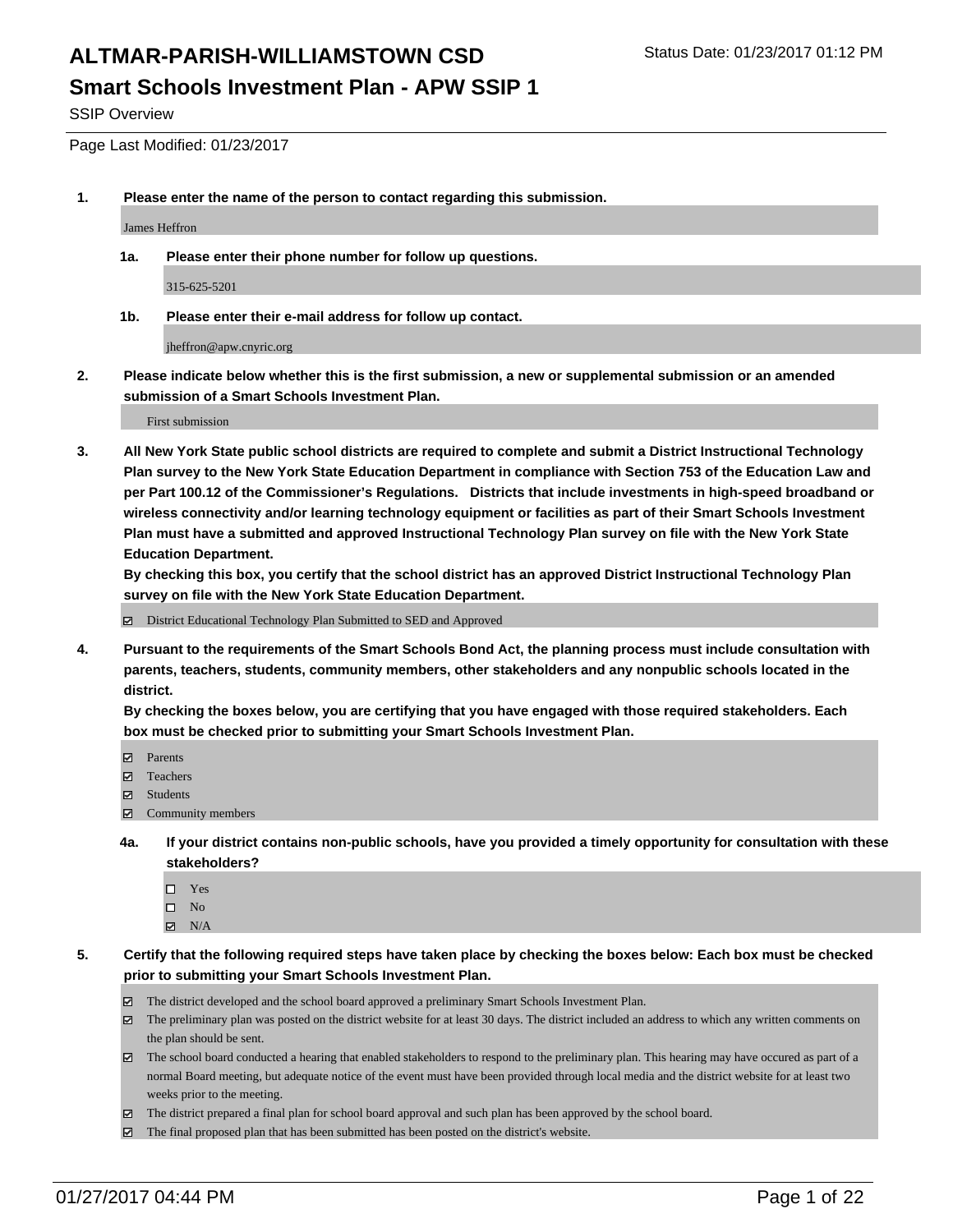SSIP Overview

Page Last Modified: 01/23/2017

**5a. Please upload the proposed Smart Schools Investment Plan (SSIP) that was posted on the district's website, along with any supporting materials. Note that this should be different than your recently submitted Educational Technology Survey. The Final SSIP, as approved by the School Board, should also be posted on the website and remain there during the course of the projects contained therein.**

APW SSIP Revision 2017.01.12.pdf

**5b. Enter the webpage address where the final Smart Schools Investment Plan is posted. The Plan should remain posted for the life of the included projects.**

http://www.apwschools.org/districtpage.cfm?pageid=363

**6. Please enter an estimate of the total number of students and staff that will benefit from this Smart Schools Investment Plan based on the cumulative projects submitted to date.**

1,360

- **7. An LEA/School District may partner with one or more other LEA/School Districts to form a consortium to pool Smart Schools Bond Act funds for a project that meets all other Smart School Bond Act requirements. Each school district participating in the consortium will need to file an approved Smart Schools Investment Plan for the project and submit a signed Memorandum of Understanding that sets forth the details of the consortium including the roles of each respective district.**
	- $\Box$  The district plans to participate in a consortium to partner with other school district(s) to implement a Smart Schools project.
- **8. Please enter the name and 6-digit SED Code for each LEA/School District participating in the Consortium.**

| <b>Partner LEA/District</b> | <b>ISED BEDS Code</b> |
|-----------------------------|-----------------------|
| (No Response)               | (No Response)         |

**9. Please upload a signed Memorandum of Understanding with all of the participating Consortium partners.**

(No Response)

**10. Your district's Smart Schools Bond Act Allocation is:**

\$2,067,182

**11. Enter the budget sub-allocations by category that you are submitting for approval at this time. If you are not budgeting SSBA funds for a category, please enter 0 (zero.) If the value entered is \$0, you will not be required to complete that survey question.**

|                                       | Sub-        |
|---------------------------------------|-------------|
|                                       | Allocations |
| <b>School Connectivity</b>            | 31,140      |
| Connectivity Projects for Communities | $\Omega$    |
| <b>Classroom Technology</b>           | 1,236,989   |
| Pre-Kindergarten Classrooms           | 0           |
| Replace Transportable Classrooms      |             |
| High-Tech Security Features           | 0           |
| <b>Totals:</b>                        | 1,268,129   |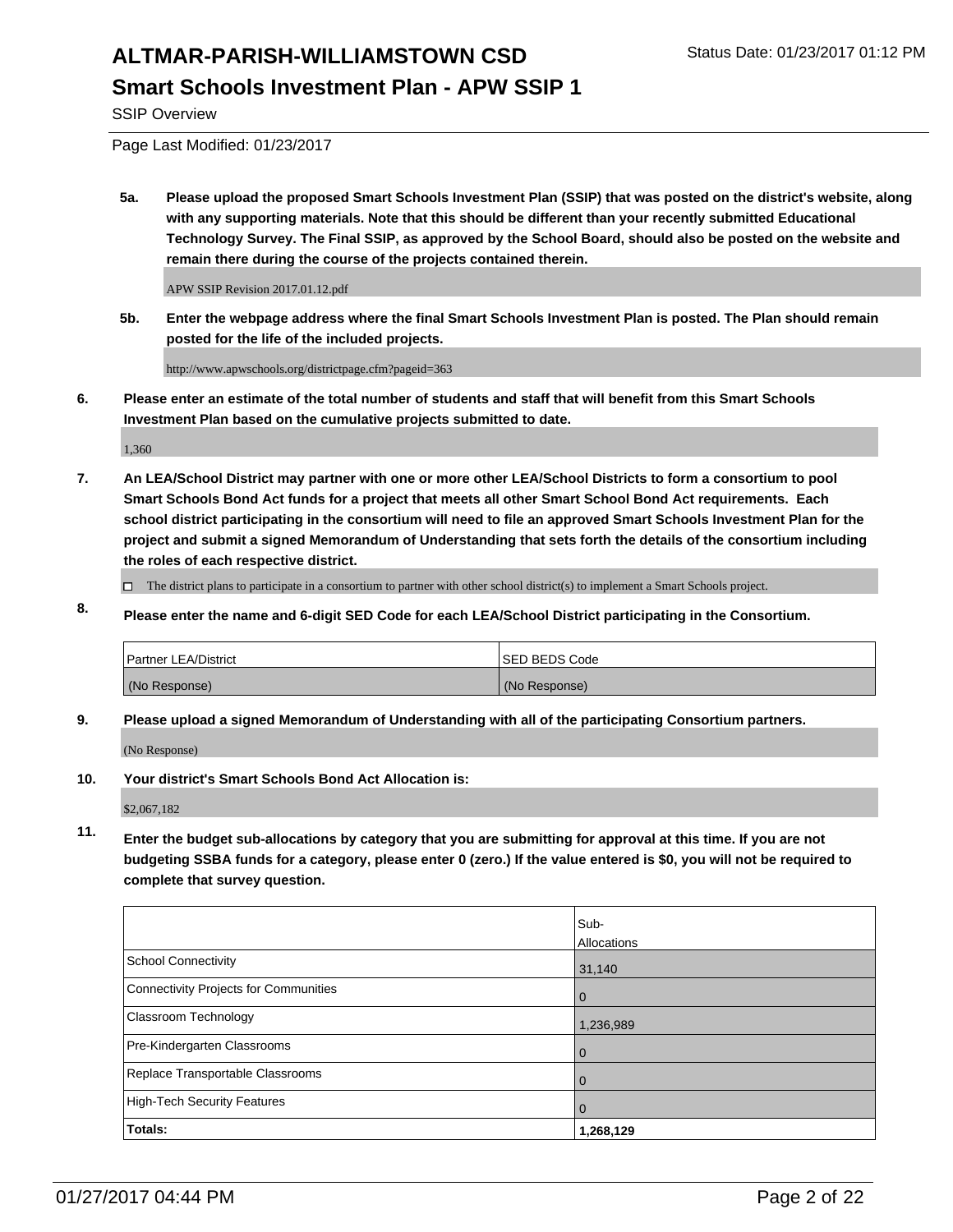School Connectivity

Page Last Modified: 01/21/2017

- **1. In order for students and faculty to receive the maximum benefit from the technology made available under the Smart Schools Bond Act, their school buildings must possess sufficient connectivity infrastructure to ensure that devices can be used during the school day. Smart Schools Investment Plans must demonstrate that:**
	- **sufficient infrastructure that meets the Federal Communications Commission's 100 Mbps per 1,000 students standard currently exists in the buildings where new devices will be deployed, or**
	- **is a planned use of a portion of Smart Schools Bond Act funds, or**
	- **is under development through another funding source.**

**Smart Schools Bond Act funds used for technology infrastructure or classroom technology investments must increase the number of school buildings that meet or exceed the minimum speed standard of 100 Mbps per 1,000 students and staff within 12 months. This standard may be met on either a contracted 24/7 firm service or a "burstable" capability. If the standard is met under the burstable criteria, it must be:**

**1. Specifically codified in a service contract with a provider, and**

**2. Guaranteed to be available to all students and devices as needed, particularly during periods of high demand, such as computer-based testing (CBT) periods.**

**Please describe how your district already meets or is planning to meet this standard within 12 months of plan submission.**

The District currently exceeds the minimum required bandwidth per student, as our current contract with CNYRIC provides 150Mbps. Our student enrollment requires less than 140Mbps.

- **1a. If a district believes that it will be impossible to meet this standard within 12 months, it may apply for a waiver of this requirement, as described on the Smart Schools website. The waiver must be filed and approved by SED prior to submitting this survey.**
	- By checking this box, you are certifying that the school district has an approved waiver of this requirement on file with the New York State Education Department.

### **2. Connectivity Speed Calculator (Required)**

|                  | Number of<br><b>Students</b> | Multiply by<br>100 Kbps | Divide by 1000 Current Speed<br>to Convert to<br>Required<br>Speed in Mb | lin Mb | Expected<br>Speed to be<br>Attained Within   Required<br>12 Months | Expected Date<br><b>When</b><br>Speed Will be<br>Met |
|------------------|------------------------------|-------------------------|--------------------------------------------------------------------------|--------|--------------------------------------------------------------------|------------------------------------------------------|
| Calculated Speed | 1.360                        | 136,000                 | 136                                                                      | 150    | (No<br>Response)                                                   | l (No<br>Response)                                   |

#### **3. Describe how you intend to use Smart Schools Bond Act funds for high-speed broadband and/or wireless connectivity projects in school buildings.**

For our wireless connectivity projects we will be upgrading and installing additional HP access points in both APW Elementary and APW JSHS. Upgrading and expanding our wireless access will improve reliability and connectivity throughout the buildings, which will allow for increased application of instructional technology and educational software within our classrooms (e.g. Grade 7 and Grade 8 Social Studies courses will be using an online digital textbook).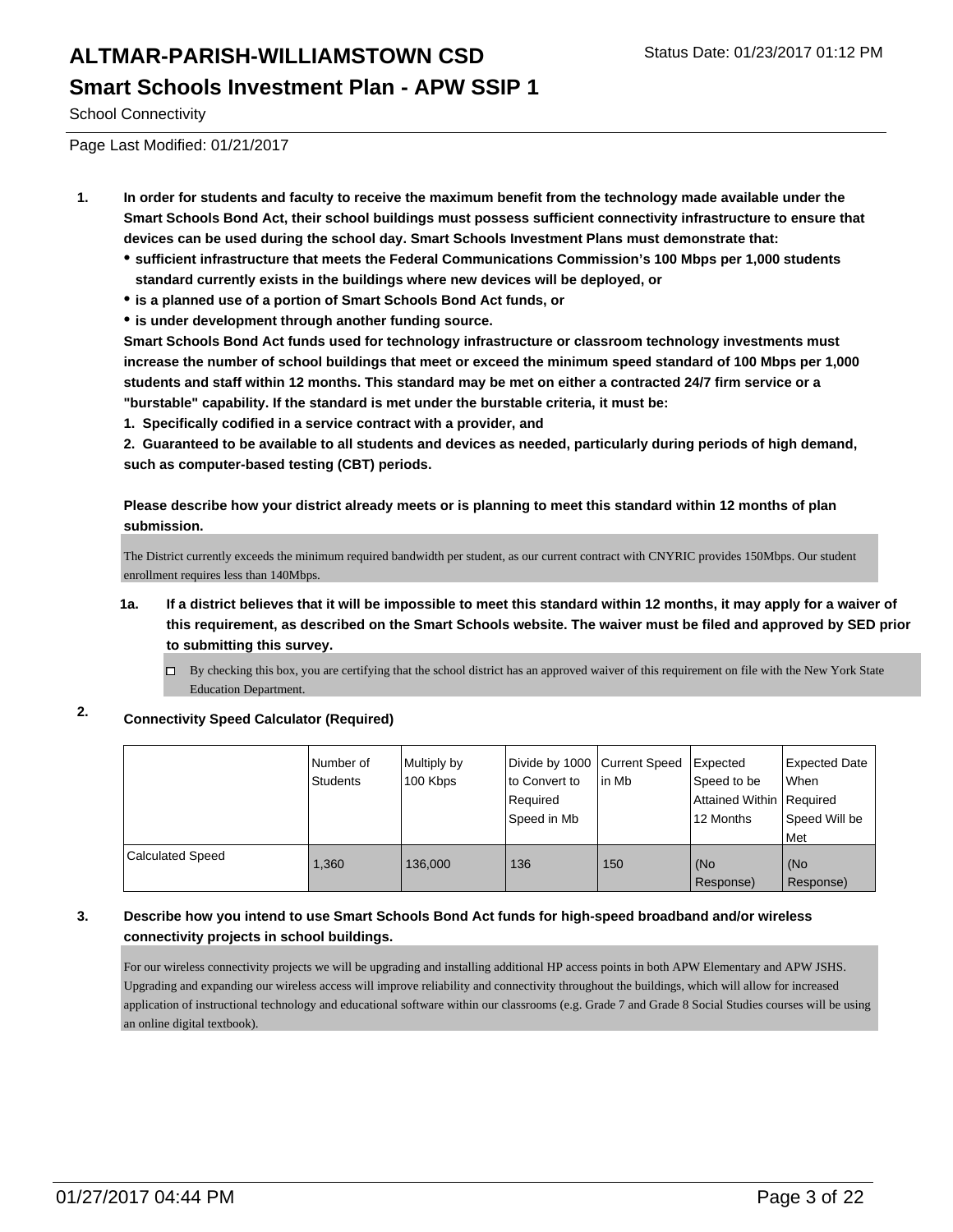School Connectivity

Page Last Modified: 01/21/2017

**4. Describe the linkage between the district's District Instructional Technology Plan and the proposed projects. (There should be a link between your response to this question and your response to Question 1 in Part E. Curriculum and Instruction "What are the district's plans to use digital connectivity and technology to improve teaching and learning?)**

The expanded school connectivity provided through use of SSBA funds will directly assist the District in meeting the following goals of the ITP:

- *9. Continue to upgrade the network infrastructure, wireless networks, inventory and replacement of hardware through a five year replacement plan*
- *10. Maintain consistent reliable access to technology for teachers, students, and staff*
- By meeting the goals stated above, there will be a positive impact on Curriculum and Instruction by:

a. providing expanded capability for use of blended learning and inquiry based learning

b. increased access to and use of digital media and resources (e.g., digital textbook for Gr 7 and 8 Social Studies as mentioned in Question 3) c. providing students with increased opportunities to develop and practice 21st-Century skills d. providing students with increased opportunities to develop and practice computer skills

**5. If the district wishes to have students and staff access the Internet from wireless devices within the school building, or in close proximity to it, it must first ensure that it has a robust Wi-Fi network in place that has sufficient bandwidth to meet user demand.**

#### **Please describe how you have quantified this demand and how you plan to meet this demand.**

We implemented a new wireless network system in the 13-14 and 14-15 school years. We have wireless access points in every other room and we have a dual management system with redundant modules in both buildings. We plan to increase the wireless access points to every room in each building, using SSBA funds. This project includes additional access points, running cable, and switches as needed.

**6. As indicated on Page 5 of the guidance, the Office of Facilities Planning will have to conduct a preliminary review of all capital projects, including connectivity projects.**

**Please indicate on a separate row each project number given to you by the Office of Facilities Planning.**

| <b>Project Number</b> |  |
|-----------------------|--|
| 46-01-02-04-7-999-SB1 |  |

**7. Certain high-tech security and connectivity infrastructure projects may be eligible for an expedited review process as determined by the Office of Facilities Planning.**

**Was your project deemed eligible for streamlined review?**

Yes

- **7a. Districts that choose the Streamlined Review Process will be required to certify that they have reviewed all installations with their licensed architect or engineer of record and provide that person's name and license number. The licensed professional must review the products and proposed method of installation prior to implementation and review the work during and after completion in order to affirm that the work was codecompliant, if requested.**
	- I certify that I have reviewed all installations with a licensed architect or engineer of record.
- **8. Include the name and license number of the architect or engineer of record.**

| Name       | License Number |
|------------|----------------|
| Gary Henry | 283811         |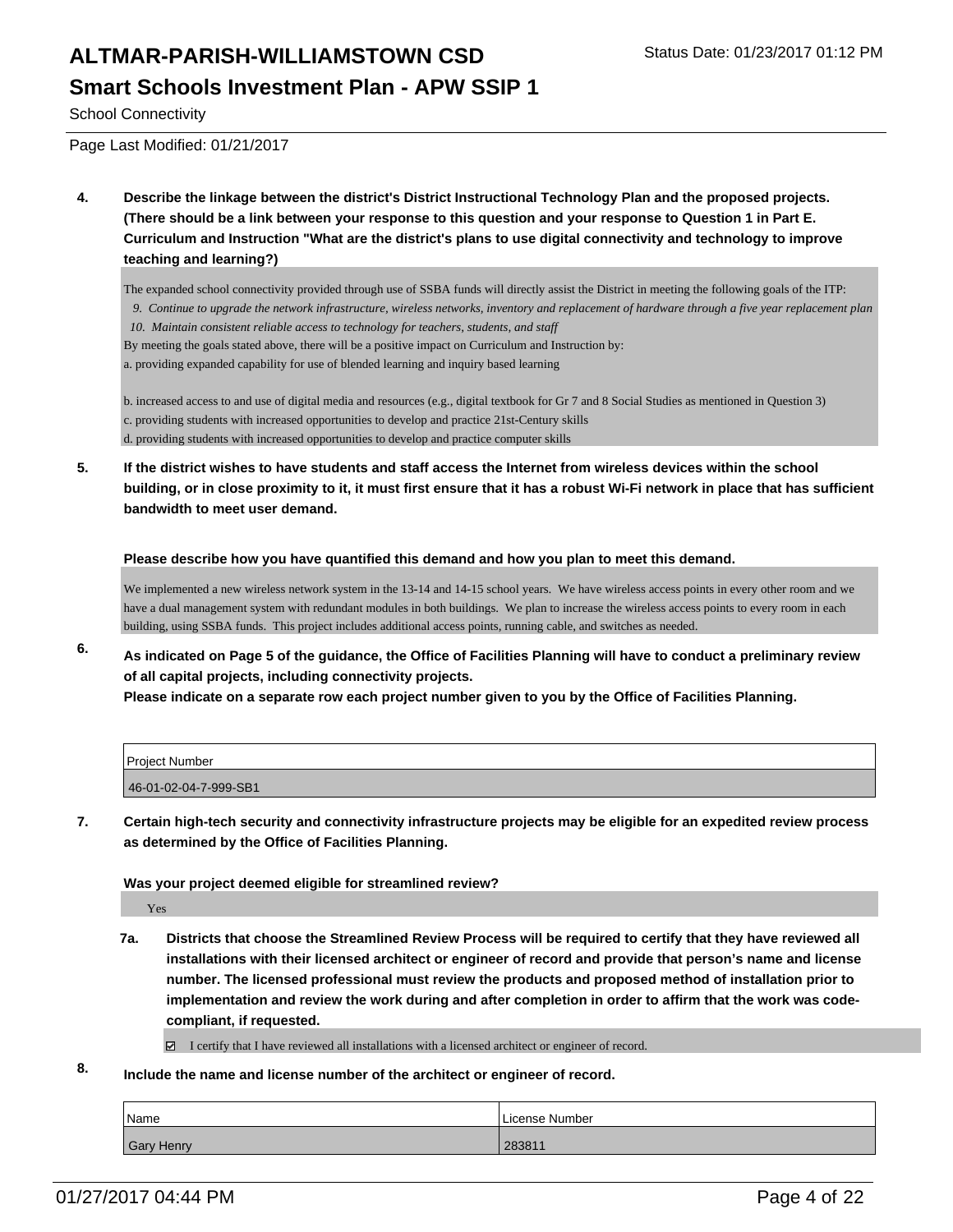School Connectivity

Page Last Modified: 01/21/2017

**9. If you are submitting an allocation for School Connectivity complete this table. Note that the calculated Total at the bottom of the table must equal the Total allocation for this category that you entered in the SSIP Overview overall budget.** 

|                                            | Sub-<br>Allocation |
|--------------------------------------------|--------------------|
| Network/Access Costs                       | 16,140             |
| <b>Outside Plant Costs</b>                 | 11,000             |
| School Internal Connections and Components | $\mathbf 0$        |
| <b>Professional Services</b>               | 4,000              |
| Testing                                    | $\mathbf 0$        |
| <b>Other Upfront Costs</b>                 | 0                  |
| <b>Other Costs</b>                         | $\mathbf 0$        |
| Totals:                                    | 31,140             |

**10. Please detail the type, quantity, per unit cost and total cost of the eligible items under each sub-category. This is especially important for any expenditures listed under the "Other" category. All expenditures must be eligible for tax-exempt financing to be reimbursed through the SSBA. Sufficient detail must be provided so that we can verify this is the case. If you have any questions, please contact us directly through smartschools@nysed.gov. NOTE: Wireless Access Points should be included in this category, not under Classroom Educational Technology, except those that will be loaned/purchased for nonpublic schools.**

| Select the allowable expenditure<br>type. | Item to be purchased                                       | Quantity       | Cost per Item | <b>Total Cost</b> |
|-------------------------------------------|------------------------------------------------------------|----------------|---------------|-------------------|
| Repeat to add another item under          |                                                            |                |               |                   |
| each type.                                |                                                            |                |               |                   |
| Network/Access Costs                      | <b>Wireless Access Points</b>                              | 60             | 50            | 3,000             |
| Network/Access Costs                      | <b>Access Point Licenses</b>                               | 80             | 48            | 3,840             |
| Network/Access Costs                      | Switch for JSHS                                            |                | 3,000         | 3,000             |
| Network/Access Costs                      | New Controller for JSHS                                    |                | 5,000         | 5,000             |
| Network/Access Costs                      | 2 universal power supply (UPS)                             | $\overline{2}$ | 650           | 1,300             |
| <b>Outside Plant Costs</b>                | Cable Running                                              |                | 11,000        | 11,000            |
| <b>Professional Services</b>              | company fee to oversee the project via<br>the Bids process |                | 4,000         | 4,000             |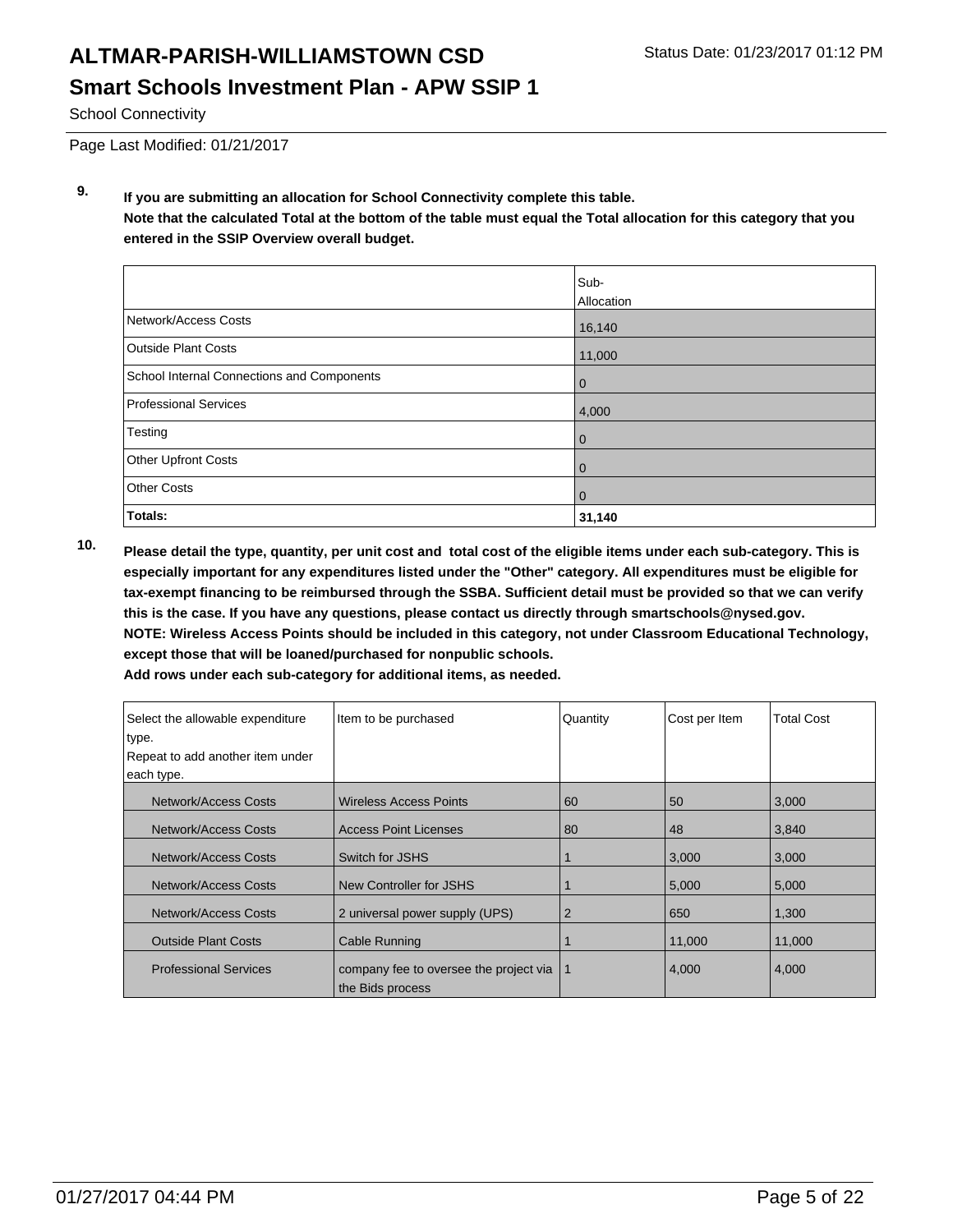Community Connectivity (Broadband and Wireless)

**1. Describe how you intend to use Smart Schools Bond Act funds for high-speed broadband and/or wireless connectivity projects in the community.**

NA

**2. Please describe how the proposed project(s) will promote student achievement and increase student and/or staff access to the Internet in a manner that enhances student learning and/or instruction outside of the school day and/or school building.**

(No Response)

**3. Community connectivity projects must comply with all the necessary local building codes and regulations (building and related permits are not required prior to plan submission).**

 $\Box$  I certify that we will comply with all the necessary local building codes and regulations.

**4. Please describe the physical location of the proposed investment.**

(No Response)

**5. Please provide the initial list of partners participating in the Community Connectivity Broadband Project, along with their Federal Tax Identification (Employer Identification) number.**

| <b>Project Partners</b> | Federal ID#   |
|-------------------------|---------------|
| (No Response)           | (No Response) |

**6. If you are submitting an allocation for Community Connectivity, complete this table. Note that the calculated Total at the bottom of the table must equal the Total allocation for this category that you**

|  |  | entered in the SSIP Overview overall budget. |
|--|--|----------------------------------------------|
|--|--|----------------------------------------------|

|                             | Sub-Allocation |
|-----------------------------|----------------|
| Network/Access Costs        | 0              |
| <b>Outside Plant Costs</b>  | 0              |
| <b>Tower Costs</b>          | 0              |
| Customer Premises Equipment | U              |
| Professional Services       | O              |
| Testing                     | 0              |
| Other Upfront Costs         | 0              |
| <b>Other Costs</b>          | 0              |
| Totals:                     | 0              |

**7. Please detail the type, quantity, per unit cost and total cost of the eligible items under each sub-category. This is especially important for any expenditures listed under the "Other" category. All expenditures must be capital-bond eligible to be reimbursed through the SSBA. If you have any questions, please contact us directly through smartschools@nysed.gov.**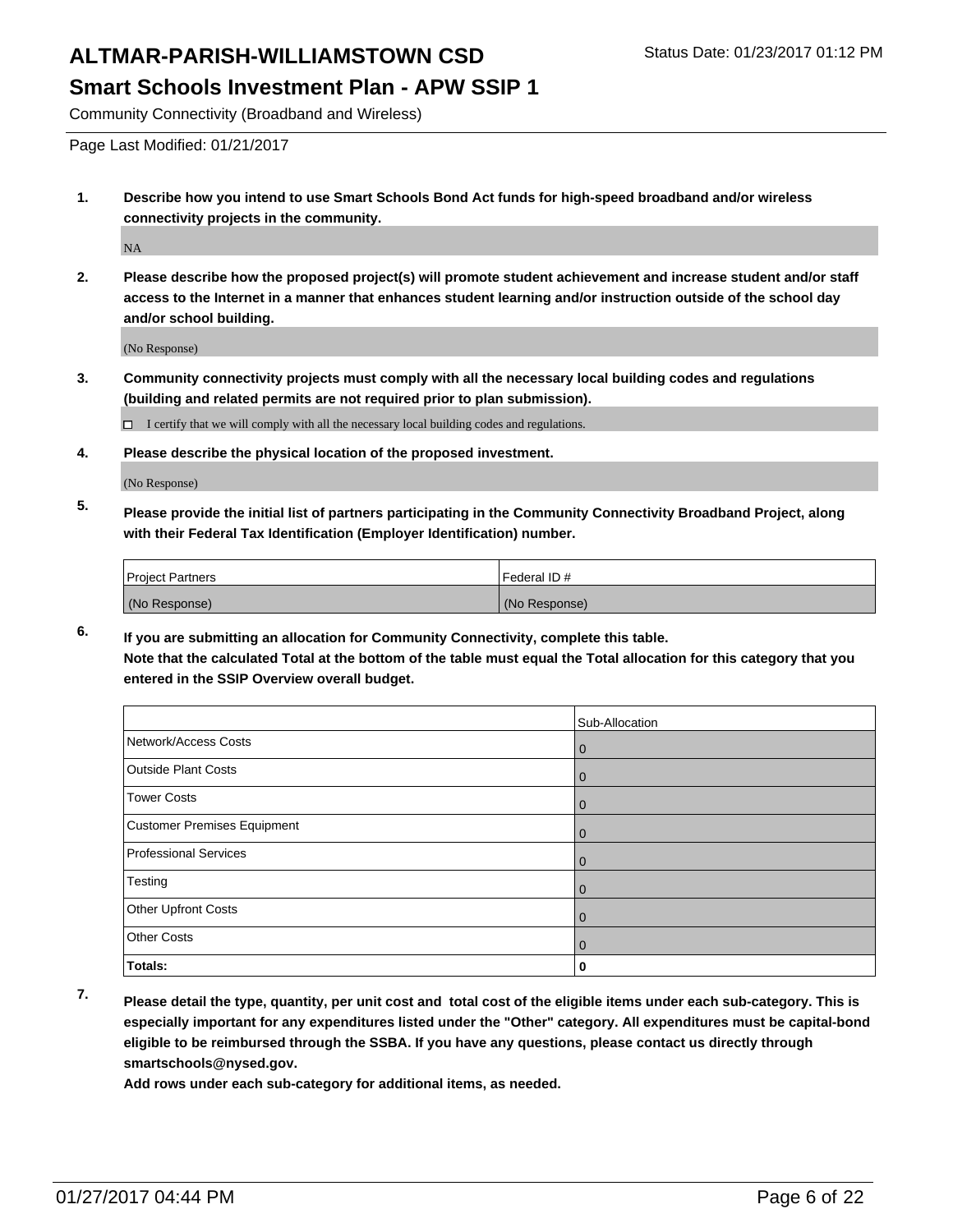Community Connectivity (Broadband and Wireless)

Page Last Modified: 01/21/2017

| Select the allowable expenditure | Item to be purchased | l Quantitv    | Cost per Item | <b>Total Cost</b> |
|----------------------------------|----------------------|---------------|---------------|-------------------|
| type.                            |                      |               |               |                   |
| Repeat to add another item under |                      |               |               |                   |
| each type.                       |                      |               |               |                   |
| (No Response)                    | (No Response)        | (No Response) | (No Response) | (No Response)     |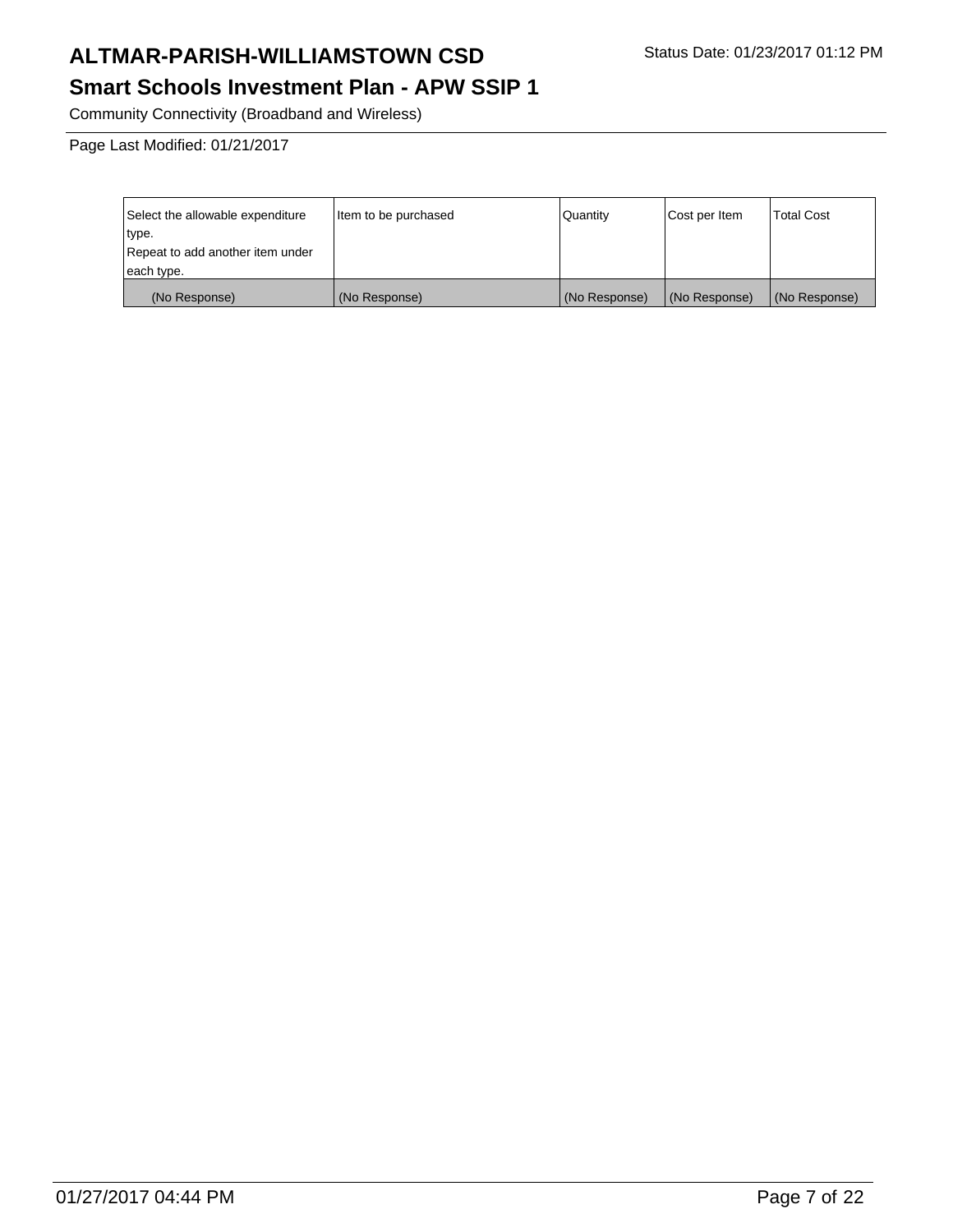Classroom Learning Technology

Page Last Modified: 01/21/2017

**1. In order for students and faculty to receive the maximum benefit from the technology made available under the Smart Schools Bond Act, their school buildings must possess sufficient connectivity infrastructure to ensure that devices can be used during the school day. Smart Schools Investment Plans must demonstrate that sufficient infrastructure that meets the Federal Communications Commission's 100 Mbps per 1,000 students standard currently exists in the buildings where new devices will be deployed, or is a planned use of a portion of Smart Schools Bond Act funds, or is under development through another funding source.**

**Smart Schools Bond Act funds used for technology infrastructure or classroom technology investments must increase the number of school buildings that meet or exceed the minimum speed standard of 100 Mbps per 1,000 students and staff within 12 months. This standard may be met on either a contracted 24/7 firm service or a "burstable" capability. If the standard is met under the burstable criteria, it must be:**

**1. Specifically codified in a service contract with a provider, and**

**2. Guaranteed to be available to all students and devices as needed, particularly during periods of high demand, such as computer-based testing (CBT) periods.**

**Please describe how your district already meets or is planning to meet this standard within 12 months of plan submission.**

The District currently exceeds the minimum required bandwidth per student, as our current contract with CNYRIC provides 150Mbps. Our student enrollment requires less than 140Mbps.

While not creating a 1-to-1 device program, the equipment included in this proposal will bring the number of devices (tablet, laptop, and desktop) to the level such that there will be sufficient devices to provide all students access during high-demand periods, such as computer-based testing dates. The flexibility afforded by the use of laptop computers and our enhanced wireless network will further aid in our ability to get devices to the students that need them.

- **1a. If a district believes that it will be impossible to meet this standard within 12 months, it may apply for a waiver of this requirement, as described on the Smart Schools website. The waiver must be filed and approved by SED prior to submitting this survey.**
	- $\Box$  By checking this box, you are certifying that the school district has an approved waiver of this requirement on file with the New York State Education Department.

### **2. Connectivity Speed Calculator (Required)**

|                         | Number of<br>Students | Multiply by<br>100 Kbps | Divide by 1000 Current Speed<br>lto Convert to<br>Required<br>Speed in Mb | l in Mb | Expected<br>Speed to be<br>Attained Within Required<br>12 Months | <b>Expected Date</b><br><b>When</b><br>Speed Will be<br>l Met |
|-------------------------|-----------------------|-------------------------|---------------------------------------------------------------------------|---------|------------------------------------------------------------------|---------------------------------------------------------------|
| <b>Calculated Speed</b> | 1,360                 | 136,000                 | 136                                                                       | 150     | (No<br>Response)                                                 | l (No<br>Response)                                            |

**3. If the district wishes to have students and staff access the Internet from wireless devices within the school building, or in close proximity to it, it must first ensure that it has a robust Wi-Fi network in place that has sufficient bandwidth to meet user demand.**

**Please describe how you have quantified this demand and how you plan to meet this demand.**

The NYS computer based testing recommended band LAN Bandwidth at each work station is 2 Mbps. Ours is above this recommended bandwidth. The wireless network that we have can do speeds up to 300Mbps. Wireless 802.11n is 300Mbps which is higher than the recommended amount. The recommended minimum on wireless N is 150Mbps. Our current system exceeds that. The 802.11g and 802.11a wireless is 54 Mbps. The recommended minimum for wireless g and a is 54Mbps. Our current system meets that.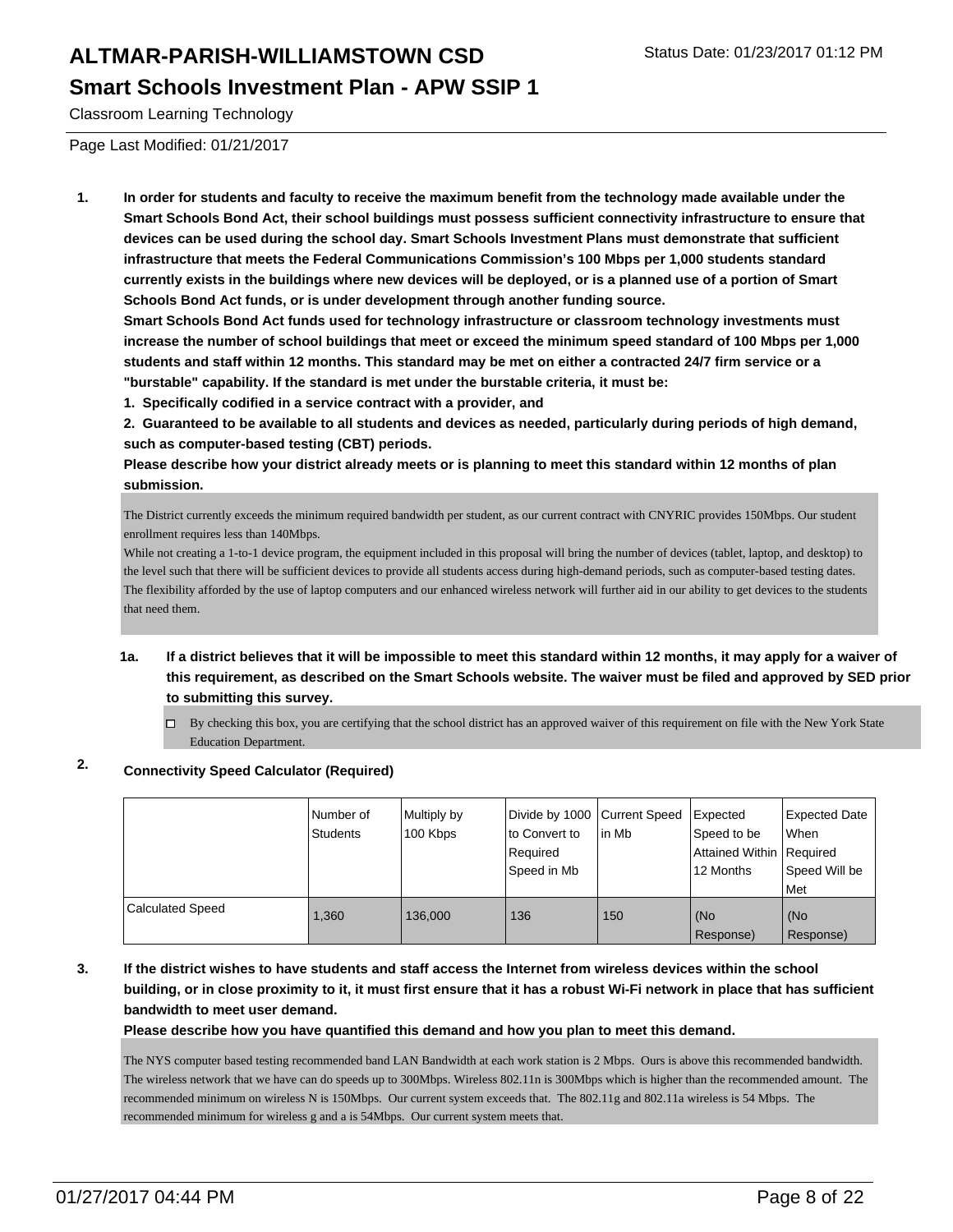Classroom Learning Technology

Page Last Modified: 01/21/2017

**4. All New York State public school districts are required to complete and submit an Instructional Technology Plan survey to the New York State Education Department in compliance with Section 753 of the Education Law and per Part 100.12 of the Commissioner's Regulations.**

**Districts that include educational technology purchases as part of their Smart Schools Investment Plan must have a submitted and approved Instructional Technology Plan survey on file with the New York State Education Department.**

- By checking this box, you are certifying that the school district has an approved Instructional Technology Plan survey on file with the New York State Education Department.
- **5. Describe the devices you intend to purchase and their compatibility with existing or planned platforms or systems. Specifically address the adequacy of each facility's electrical, HVAC and other infrastructure necessary to install and support the operation of the planned technology.**

#### Equipment to be Purchased:

Laptops and charging/storage carts for instructional spaces iPads and charging/storage carts for instructional spaces iPad accessories (Apple Pencil, keyboards) and protective cases Desktop computers for instructional spaces Workstations (CAD-ready desktop computers) for instructional spaces Printers and Scanners for instructional spaces Laptops for teachers to use during instruction

- Interactive Touch Screens for instructional spaces
- Amplified Classroom Systems for instructional spaces
- Robotics Kits for Robotics program
- Mini CNC and accessories for Robotics program
- Touch Accessible platform for student use

All of the computer equipment and peripherals to be purchased is compatible with Windows 7 or 12, or iOS 8 or 9, which are currently in use without

issue in our buildings.

The Amplified Classroom system being purchased is a stand alone system that has been piloted without issue.

#### Electrical Service:

 Per our District Director of Facilities III, David Poore, the District added additional outlets and upgraded electrical service in most all of the existing classrooms at the Elementary and Jr-Sr High School as part of the District's last Building Project. The system is capable of supporting the proposed new equipment (4 desktop computers per classroom, as well as capacity to support a laptop cart). The new 2010 classrooms also have adequate electrical service to support the additional equipment.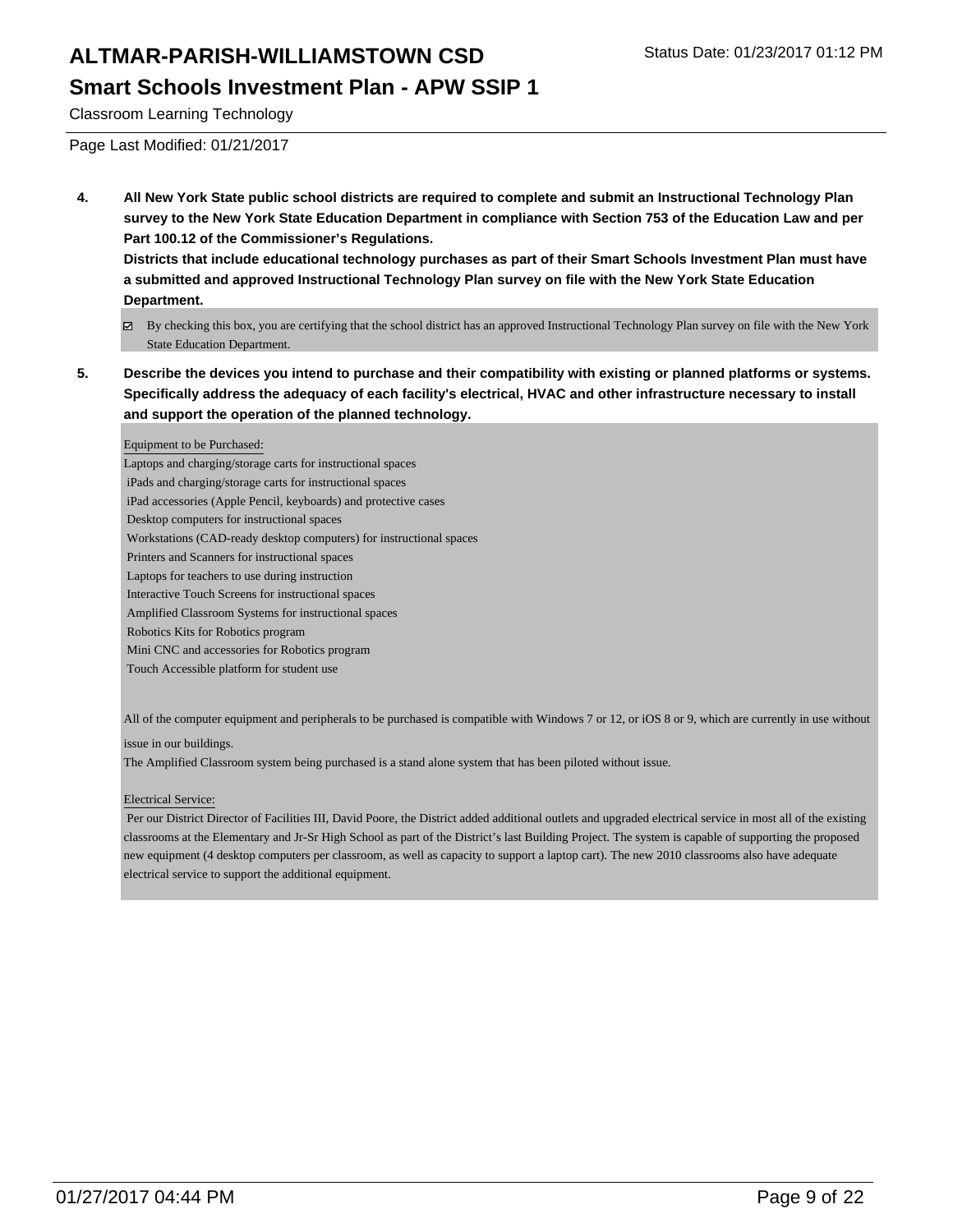Classroom Learning Technology

Page Last Modified: 01/21/2017

- **6. Describe how the proposed technology purchases will:**
	- **> enhance differentiated instruction;**
	- **> expand student learning inside and outside the classroom;**
	- **> benefit students with disabilities and English language learners; and**
	- **> contribute to the reduction of other learning gaps that have been identified within the district.**

**The expectation is that districts will place a priority on addressing the needs of students who struggle to succeed in a rigorous curriculum. Responses in this section should specifically address this concern and align with the district's Instructional Technology Plan (in particular Question 2 of E. Curriculum and Instruction: "Does the district's instructional technology plan address the needs of students with disabilities to ensure equitable access to instruction, materials and assessments?" and Question 3 of the same section: "Does the district's instructional technology plan address the provision of assistive technology specifically for students with disabilities to ensure access to and participation in the general curriculum?"**

Digital connectivity and our proposed technology purchases will allow us to infuse our classrooms with digital learning tools (including, but not limited to: desktop computers, iPads, laptops, interactive touch screens, mirroring devices, and assistive peripherals such as low-vision monitors, adaptive keyboards, and hand-held/mobile devices, to provide access to education resources, increased engagement, develop 21st century skills, while promoting success for college and careers. The proposed purchases will allow our instructional staff to enhance differentiated instruction by providing students different ways to learn content, to work though learning processes differently, and to produce student-centered products while offering multiple paths to learning that will allow teachers to be grounded in differentiated instructional best practices and assessment practices. Through increased engagement, all students will be more successful in school and find it more satisfying when they are taught in ways that are responsive to their needs. Teachers will also be able to differentiate instruction through utilizing a range of instruction and management strategies such as video streaming, internet access, and standards based software and applications. Our proposed purchases will expand student learning inside and outside the classroom as the applications utilized by the district (DL, VAP, Online Learning, LMS, etc.), in addition to increased student engagement, will support learning 24 hours a day, 7 days a week while building on 21st century skills. Teachers will be able to engage in a new model of connected learning; linking with their students, with professional content, and with new resources to improve instruction and to personalize learning opportunities and experiences. Through connected learning, these technologies will increase teaching and learning, making better use of student learning time and teaching time. We will have increased access and opportunities for students and teachers with virtual or online learning, blended learning, open educational resources, and digital resources. Students with disabilities will have more access to assistive devices to help teachers personalize lessons directly based on student needs. The increased access and use of technology by our students with physical disabilities will give them access to learning opportunities previously closed to them and provide for more engaging and advanced learning experiences than a typical modified lesson. Incorporating these proposed purchases will not only increase students with disabilities engagement, but also motivates them to learn and personalizes experiences to their individual needs, allowing our students with the most profound and severe disabilities to join general education classrooms, extending and reaching their potential in ways not possible before. Our instructional plan in addition to the district's goals and vision, allows for providing assistive technology to students with disabilities to ensure access to and participation in the general curriculum. We are responsible for meeting assistive technology needs of all students with disabilities served in our public school district including any student with disabilities that is placed in a program outside of our school district (State-approved private or State-operated/supported schools). Greater access to technology and computer-assisted learning will also be effective in engaging any English Language Learners (ELLs) population we may obtain in future enrollments. It will help to motivate ELLs, allow them to further develop writing, editing, and revision skills, and provide for collaborative opportunities with same language speaking communities to gain more resources keeping them more invested in school learning. We firmly believe the acquisition and implementation of proposed purchases coupled by best practices and increased access and utilization will increase teacher and student motivation, engagement, and overall increased academic success regardless of background, disability, or language.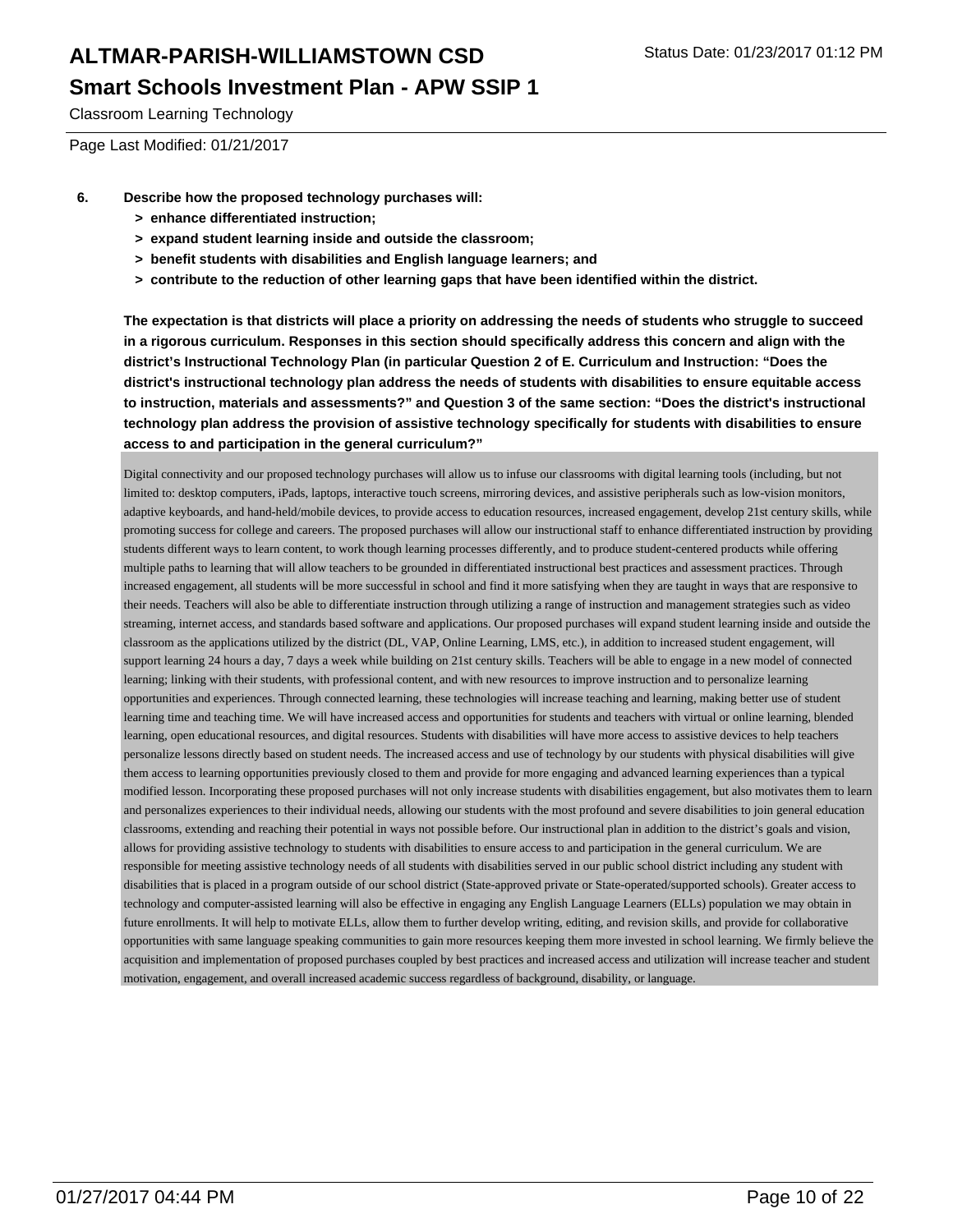Classroom Learning Technology

Page Last Modified: 01/21/2017

#### **7. Where appropriate, describe how the proposed technology purchases will enhance ongoing communication with parents and other stakeholders and help the district facilitate technology-based regional partnerships, including distance learning and other efforts.**

The proposed technology purchases will enhance what we have consistently done in-district to provide our students and families with what they not only need but are guaranteed with the new Every Student Succeeds Act legislation (ESSA); to increase regular meaningful communication about student learning and other school activities with parents and other stakeholders, helping the district facilitate technology-based regional partnerships, including distance learning and other efforts. Increased teacher and student engagement will result in higher academic performance and higher performing schools. We will be able to effectively involve families and stakeholders by focusing on collaborative, two-way communications among all stake holders through establishing a school and district-wide system of communication to ensure information will be available to parents and all community stakeholders. We will be able to disseminate and provide prior notice and information to stakeholders. It will allow us the opportunity to explore other means of conferencing, conducting surveys, and providing additional opportunities for parents and stakeholder to communicate with the school and teachers. We can also investigate creating a library of virtual tours of the school and community to bring resources to our students and in turn bring school information to our stakeholders. Increased technology will allow for additional training opportunities for educators, families and community members to empower them to advocate for and ensure the success of our children. We could also work to create a digital library for virtual training and information sharing. The integration of technology may also allow us to provide opportunities for community service and service learning; not only to provide our students with disabilities more options for work-based learning programs but to also enhance involvement with the community from all student groups. It will allow us to work with local businesses, industries and community organizations on programs to enhance students' skills and family involvement. It will allow us to enhance our extended learning time initiatives for students with support from community businesses, agencies and volunteers. Our proposed technology purchases will allow us to band together with businesses, nonprofits, colleges and community organizations to form regional partnerships with the goal of promoting innovation and collaborating efforts to meet student needs in an ever expanding society filled with Ed-tech resources as we race to keep up with unprecedented levels of connectivity beyond the 21st century. These collaborative partnerships will not just help teachers but will help all students to improve.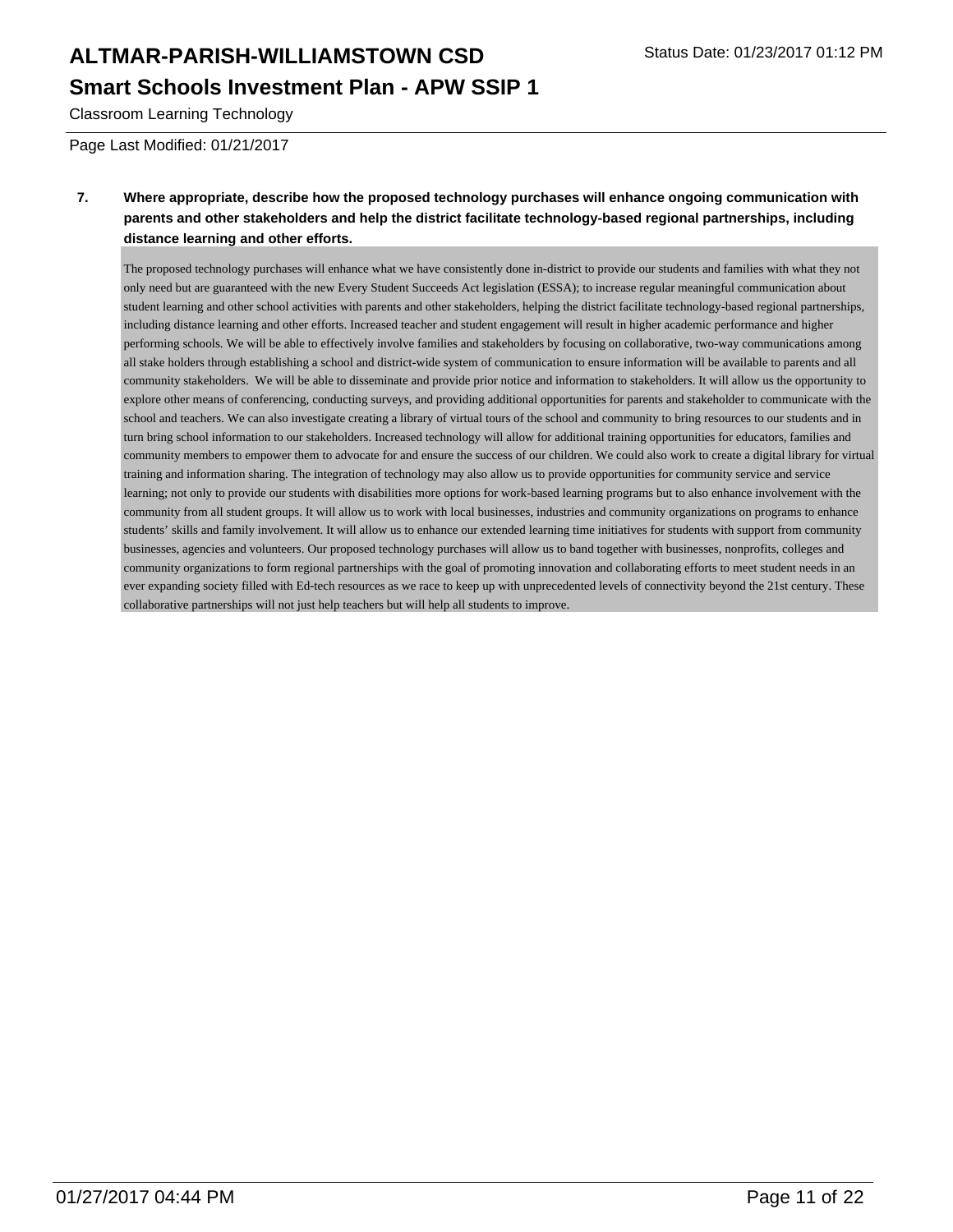Classroom Learning Technology

Page Last Modified: 01/21/2017

**8. Describe the district's plan to provide professional development to ensure that administrators, teachers and staff can employ the technology purchased to enhance instruction successfully.**

**Note: This response should be aligned and expanded upon in accordance with your district's response to Question 1 of F. Professional Development of your Instructional Technology Plan: "Please provide a summary of professional development offered to teachers and staff, for the time period covered by this plan, to support technology to enhance teaching and learning. Please include topics, audience and method of delivery within your summary."**

Our district's plan to provide professional development to ensure administrators, teachers, and staff can employ the proposed technology purchases to successfully enhance instruction includes, but is not limited to:

- Providing ongoing support though instructional technology coaching
- Develop professional instructional technology learning communities
- Utilize instructional technology information repositories of relevant best practices for instruction
- Provide training in both pedagogy and technical technology
- Interactive whiteboard/touchscreen integration, SmartNotebook (or equivalent application)
- Utilize a learner-centered pedagogy so technology is a core element of instruction. Examples of topics include:
- Blended Learning Strategies
- Learning A-Z Suite (Reading A-Z, Writing A-Z, Raz Kids) with Training for Elementary staff
- Schoology Training for Jr/Sr HS Staff
- Discovery Education Techbook training for Jr HS Social Studies staff
- Ongoing PD options for training in: Excel, Powerpoint, Adobe, Publisher, and other programs of interest to staff as determined
- Structure instructional technology professional development to be focused on learning with technology so teachers can see what and how they can learn

We are building and enhancing our infrastructure of our use of digital resources and web delivery for teaching and learning and greater access for all. Staff training and education are critical to the overall successful implementation of technology. Our training and development are infused with national, state, and district standards of technology and information literacy to impact student achievement. Curriculum, instructional and computer integration specialists will be instrumental in aligning and developing specific curriculum objectives that will use technology to help students master the content and will be an integral part of the plan. Our professional development plan includes a summary of professional development opportunities offered to teachers and staff, for the time period covered by this plan, to support instructional technology integration to enhance teaching and learning. That plan also includes the professional development topics, appropriate audience to attend, and the method of delivery.

**9. Districts must contact the SUNY/CUNY teacher preparation program that supplies the largest number of the district's new teachers to request advice on innovative uses and best practices at the intersection of pedagogy and educational technology.**

 $\boxtimes$  By checking this box, you certify that you have contacted the SUNY/CUNY teacher preparation program that supplies the largest number of your new teachers to request advice on these issues.

#### **9a. Please enter the name of the SUNY or CUNY Institution that you contacted.**

SUNY Oswego

**9b. Enter the primary Institution phone number.**

(315)382-8324

**9c. Enter the name of the contact person with whom you consulted and/or will be collaborating with on innovative uses of technology and best practices.**

David Parisian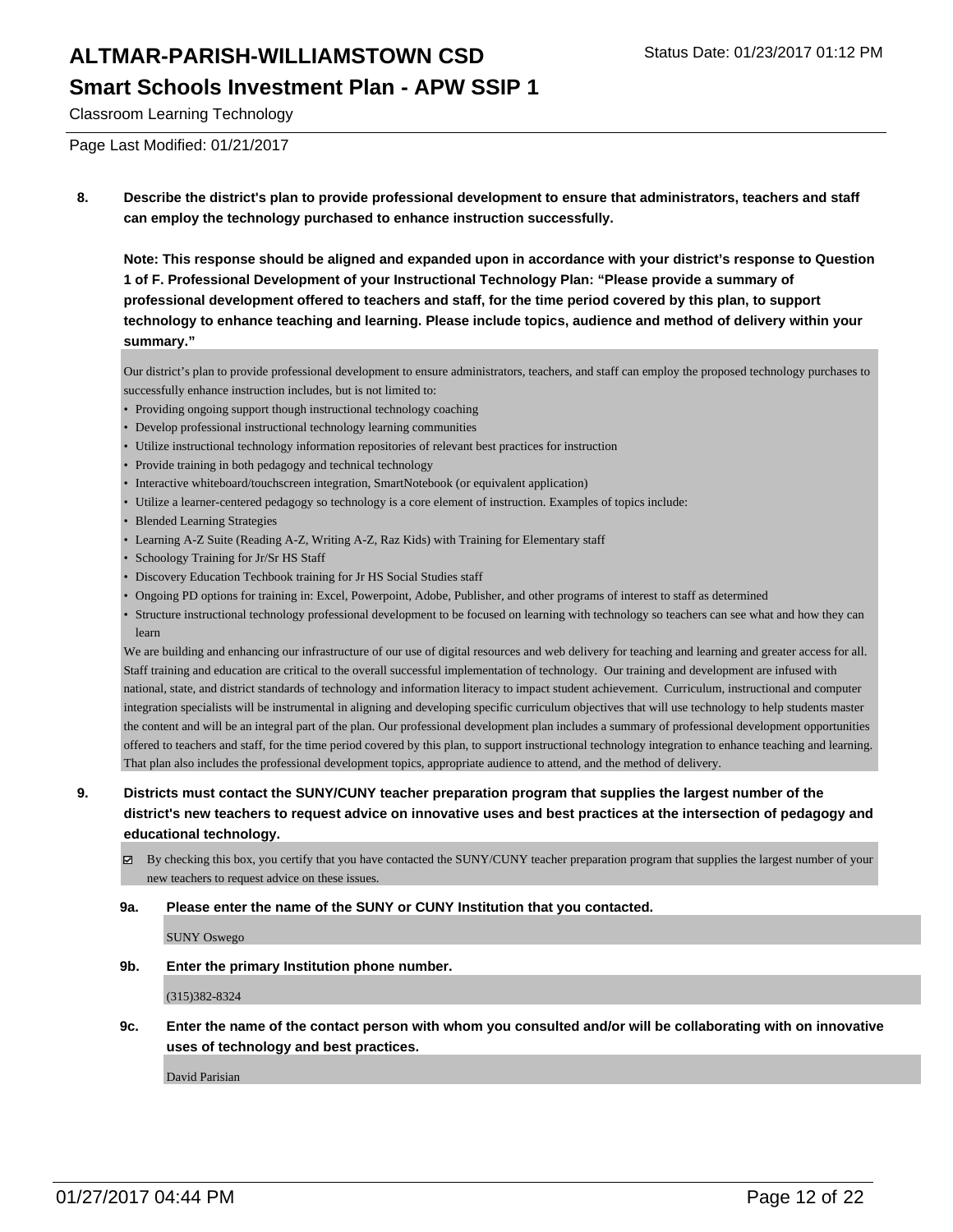Classroom Learning Technology

Page Last Modified: 01/21/2017

**10. A district whose Smart Schools Investment Plan proposes the purchase of technology devices and other hardware must account for nonpublic schools in the district.**

**Are there nonpublic schools within your school district?**

- Yes
- **Z** No
- **11. Nonpublic Classroom Technology Loan Calculator**

**The Smart Schools Bond Act provides that any Classroom Learning Technology purchases made using Smart Schools funds shall be lent, upon request, to nonpublic schools in the district. However, no school district shall be required to loan technology in amounts greater than the total obtained and spent on technology pursuant to the Smart Schools Bond Act and the value of such loan may not exceed the total of \$250 multiplied by the nonpublic school enrollment in the base year at the time of enactment. See:**

**http://www.p12.nysed.gov/mgtserv/smart\_schools/docs/Smart\_Schools\_Bond\_Act\_Guidance\_04.27.15\_Final.pdf.**

|                                     | 1. Classroom<br>Technology<br>Sub-allocation | 2. Public<br>Enrollment<br>$(2014 - 15)$ | 3. Nonpublic<br><b>Enrollment</b><br>(2014-15) | 4. Sum of<br>l Public and<br>Nonpublic<br>Enrollment                                          | 15. Total Per<br>Pupil Sub-<br>lallocation | 6. Total<br>Nonpublic Loan<br>Amount |
|-------------------------------------|----------------------------------------------|------------------------------------------|------------------------------------------------|-----------------------------------------------------------------------------------------------|--------------------------------------------|--------------------------------------|
| Calculated Nonpublic Loan<br>Amount |                                              |                                          |                                                | (No Response)   (No Response)   (No Response)   (No Response)   (No Response)   (No Response) |                                            |                                      |

**12. To ensure the sustainability of technology purchases made with Smart Schools funds, districts must demonstrate a long-term plan to maintain and replace technology purchases supported by Smart Schools Bond Act funds. This sustainability plan shall demonstrate a district's capacity to support recurring costs of use that are ineligible for Smart Schools Bond Act funding such as device maintenance, technical support, Internet and wireless fees, maintenance of hotspots, staff professional development, building maintenance and the replacement of incidental items. Further, such a sustainability plan shall include a long-term plan for the replacement of purchased devices and equipment at the end of their useful life with other funding sources.**

 $\boxtimes$  By checking this box, you certify that the district has a sustainability plan as described above.

**13. Districts must ensure that devices purchased with Smart Schools Bond funds will be distributed, prepared for use, maintained and supported appropriately. Districts must maintain detailed device inventories in accordance with generally accepted accounting principles.**

By checking this box, you certify that the district has a distribution and inventory management plan and system in place.

**14. If you are submitting an allocation for Classroom Learning Technology complete this table. Note that the calculated Total at the bottom of the table must equal the Total allocation for this category that you entered in the SSIP Overview overall budget.**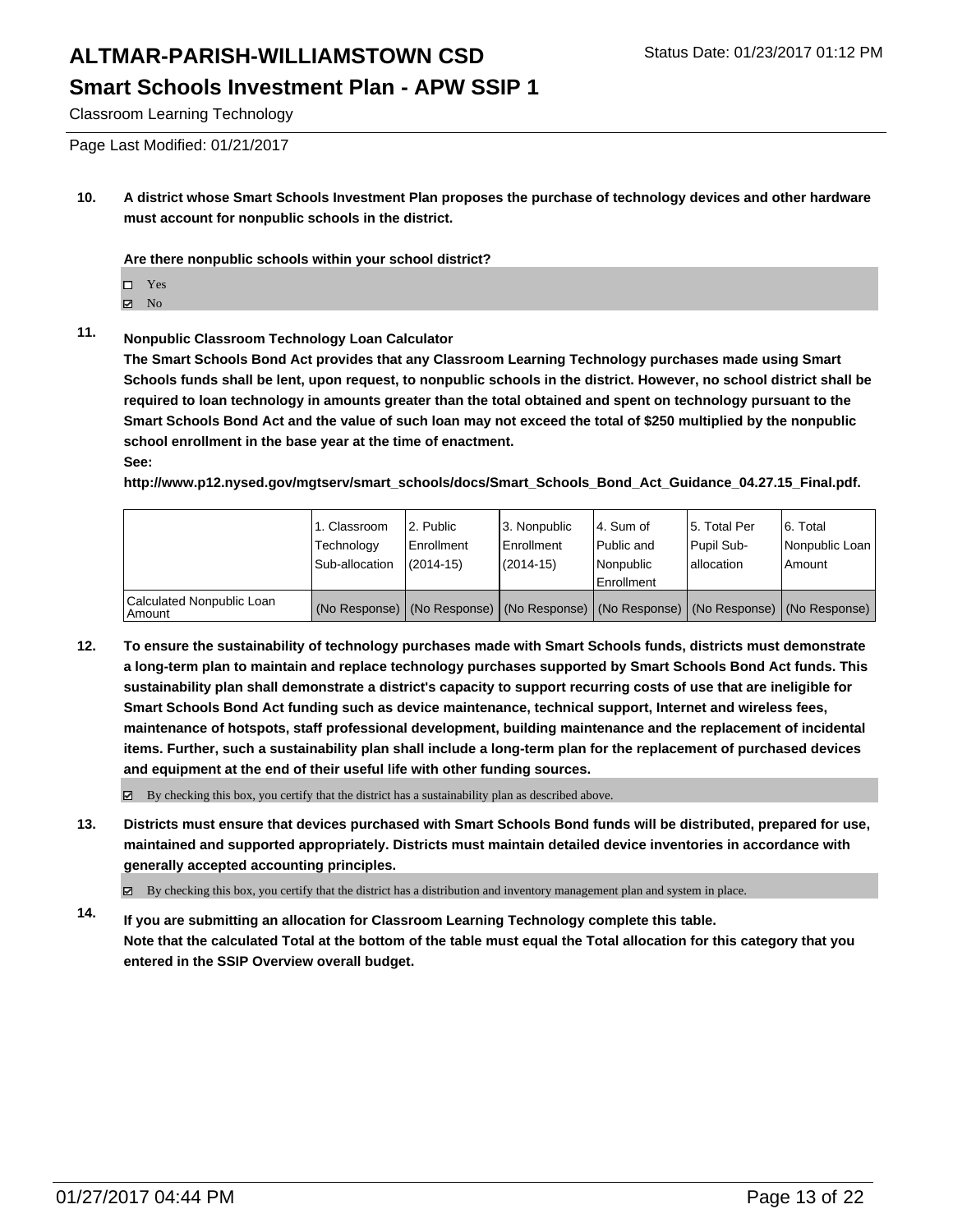## **ALTMAR-PARISH-WILLIAMSTOWN CSD** Status Date: 01/23/2017 01:12 PM

### **Smart Schools Investment Plan - APW SSIP 1**

Classroom Learning Technology

Page Last Modified: 01/21/2017

|                          | Sub-Allocation |
|--------------------------|----------------|
| Interactive Whiteboards  | 100,000        |
| <b>Computer Servers</b>  | 0              |
| <b>Desktop Computers</b> | 294,684        |
| Laptop Computers         | 357,590        |
| <b>Tablet Computers</b>  | 147,700        |
| <b>Other Costs</b>       | 337,015        |
| Totals:                  | 1,236,989      |

**15. Please detail the type, quantity, per unit cost and total cost of the eligible items under each sub-category. This is especially important for any expenditures listed under the "Other" category. All expenditures must be capital-bond eligible to be reimbursed through the SSBA. If you have any questions, please contact us directly through smartschools@nysed.gov.**

**Please specify in the "Item to be Purchased" field which specific expenditures and items are planned to meet the district's nonpublic loan requirement, if applicable.**

**NOTE: Wireless Access Points that will be loaned/purchased for nonpublic schools should ONLY be included in this category, not under School Connectivity, where public school districts would list them.**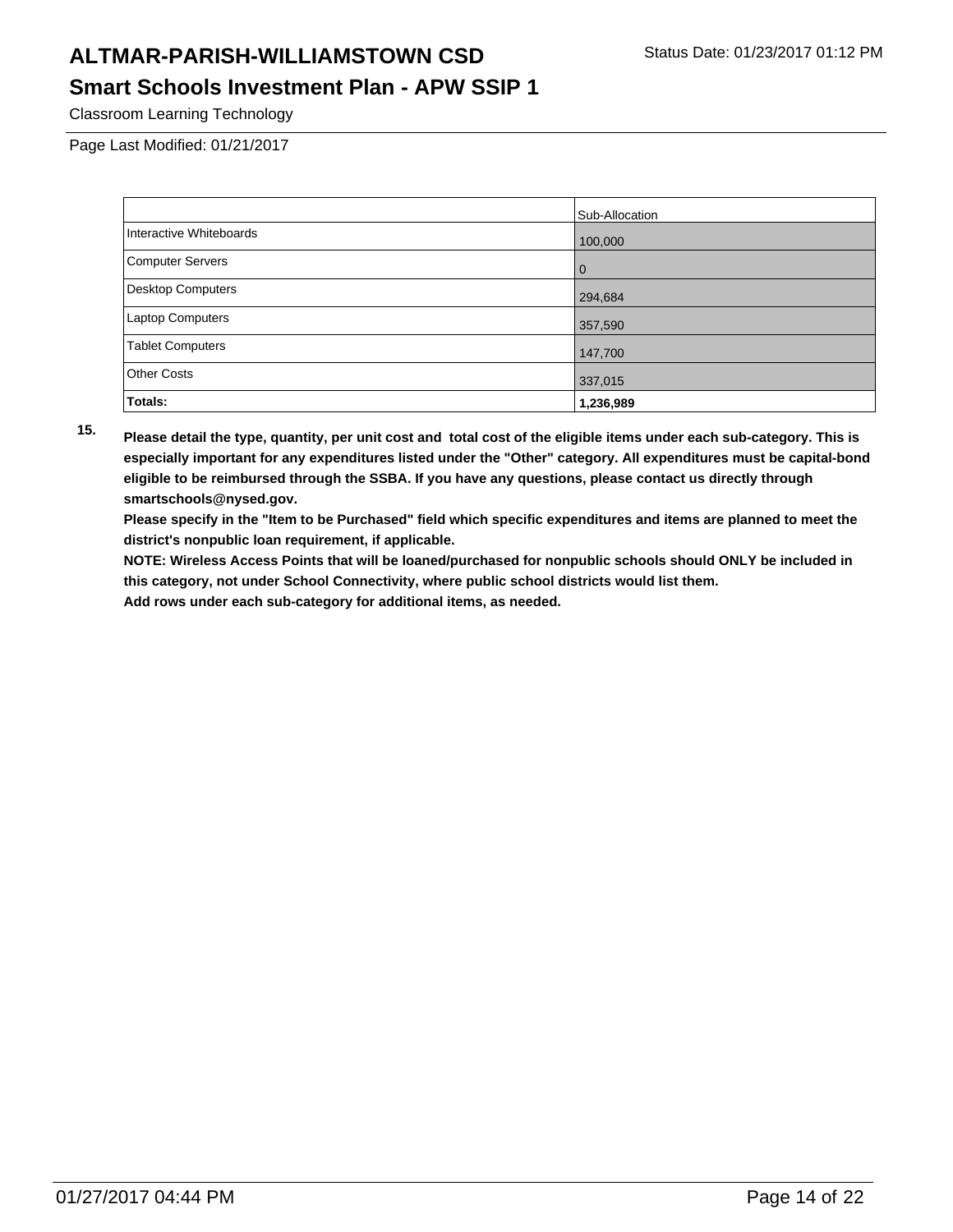Classroom Learning Technology

Page Last Modified: 01/21/2017

| Select the allowable expenditure<br>type.<br>Repeat to add another item under<br>each type. | Item to be Purchased                                                                    | Quantity       | Cost per Item | <b>Total Cost</b> |
|---------------------------------------------------------------------------------------------|-----------------------------------------------------------------------------------------|----------------|---------------|-------------------|
| <b>Laptop Computers</b>                                                                     | HP ProBook 640G2 notebook 8GB<br>RAM 128GB SATA SSD                                     | 422            | 630           | 265,860           |
| <b>Other Costs</b>                                                                          | 4 yr ext warranty - ProBook 640 G2 -<br>HP Care Pack 9x5 pickup and return              | 422            | 60            | 25,320            |
| <b>Other Costs</b>                                                                          | laptop carts for ProBooks                                                               | 14             | 1,600         | 22,400            |
| <b>Laptop Computers</b>                                                                     | HP ProBook notebook w/DVD +/-<br>SuperMulti Drive, 8GB RAM 128GB<br><b>SATA SSD</b>     | 110            | 643           | 70,730            |
| <b>Other Costs</b>                                                                          | 4 yr extended warranty - ProBooks -<br>HP Care Pack 9x5 pickup and return               | 110            | 60            | 6,600             |
| Interactive Whiteboards                                                                     | InFocus J-Touch interactive touch<br>screen                                             | 30             | 2,600         | 78,000            |
| <b>Laptop Computers</b>                                                                     | HP x360 Touchscreen Notebook 8GB<br>RAM 256GB SATA SSD                                  | 30             | 700           | 21,000            |
| <b>Other Costs</b>                                                                          | laptop carts - HP x360 notebooks                                                        | $\mathbf{1}$   | 1,600         | 1,600             |
| <b>Other Costs</b>                                                                          | 3 yr ext warranty - HP x360 Notebooks<br>- HP Care Pack 9x5 pickup and return           | 30             | 45            | 1,350             |
| <b>Desktop Computers</b>                                                                    | HP EliteOne 800 AIO Non-Touch 8GB<br>RAM 500GB HD                                       | 170            | 750           | 127,500           |
| <b>Other Costs</b>                                                                          | 5 yr ext warranty - HP EliteOne<br>desktops                                             | 170            | 40            | 6,800             |
| <b>Desktop Computers</b>                                                                    | HP CAD/Workstation computers -HP<br>Custom Build Z240 16GB RAM 256GB<br><b>SATA SSD</b> | 162            | 1,032         | 167,184           |
| <b>Other Costs</b>                                                                          | 5 yr ext warranty - HP Care Pack on-<br>site for HP Z240 Workstations                   | 162            | 47            | 7,614             |
| <b>Other Costs</b>                                                                          | HP Z24NQ monitors                                                                       | 150            | 312           | 46,800            |
| <b>Other Costs</b>                                                                          | <b>Black and White Laser Printers</b>                                                   | 41             | 700           | 28,700            |
| <b>Other Costs</b>                                                                          | <b>Color Laser Printers</b>                                                             | 13             | 1,300         | 16,900            |
| <b>Other Costs</b>                                                                          | FrontRow Amplified Classroom<br>Speaker System                                          | 97             | 1,080         | 104,760           |
| <b>Other Costs</b>                                                                          | <b>FrontRow Additional Pendent</b><br>Microphone                                        | 25             | 250           | 6,250             |
| <b>Other Costs</b>                                                                          | FrontRow Page Override Expansion<br>Module                                              | 97             | 43            | 4,171             |
| Interactive Whiteboards                                                                     | <b>TAPit Touch Accessible Platform</b><br>Device                                        | $\overline{2}$ | 5,000         | 10,000            |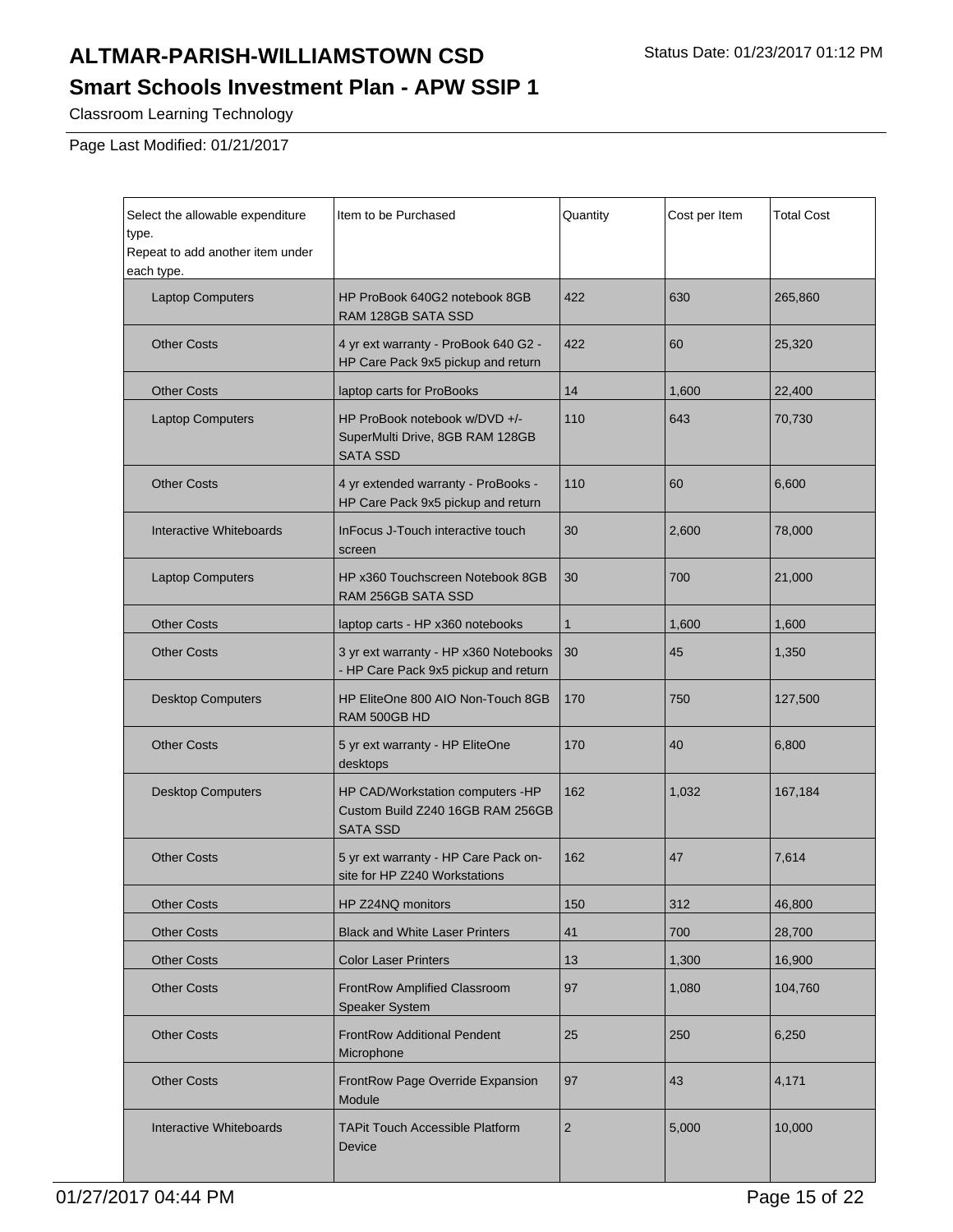# **ALTMAR-PARISH-WILLIAMSTOWN CSD** Status Date: 01/23/2017 01:12 PM

**Smart Schools Investment Plan - APW SSIP 1**

Classroom Learning Technology

Page Last Modified: 01/21/2017

| <b>Other Costs</b>      | Mini CNC                                                      | 1            | 11,700 | 11,700  |
|-------------------------|---------------------------------------------------------------|--------------|--------|---------|
| <b>Other Costs</b>      | <b>Cutting Tools &amp; Accessories for Mini</b><br><b>CNC</b> | $\mathbf{1}$ | 1,500  | 1,500   |
| <b>Other Costs</b>      | Dust box/cabinet for Mini CNC                                 | $\mathbf{1}$ | 510    | 510     |
| <b>Other Costs</b>      | Tetrix Kits for robotics program                              | 15           | 725    | 10,875  |
| <b>Other Costs</b>      | Lego Mindstorm control module for<br><b>Tetrix Kits</b>       | 15           | 380    | 5,700   |
| <b>Other Costs</b>      | BeeBot class bundle                                           | 1            | 500    | 500     |
| <b>Tablet Computers</b> | iPad Air 2 WiFi 128GB (no Apple Care)                         | 290          | 479    | 138,910 |
| <b>Other Costs</b>      | iPad covers                                                   | 240          | 25     | 6,000   |
| <b>Tablet Computers</b> | iPad Pro 128GB 12.9                                           | 10           | 879    | 8,790   |
| <b>Other Costs</b>      | Apple Pencil for iPad                                         | 10           | 99     | 990     |
| <b>Other Costs</b>      | Smart Keyboard for iPad                                       | 10           | 169    | 1,690   |
| <b>Other Costs</b>      | Otter Box Defender for iPad Air 2 and<br>iPad Pro             | 60           | 82     | 4,920   |
| <b>Other Costs</b>      | iPad Carts - Bretford PowerSync+ Cart<br>40                   | 2            | 3,000  | 6,000   |
| <b>Other Costs</b>      | Scanner                                                       | $\mathbf{1}$ | 165    | 165     |
| <b>Other Costs</b>      | Large Format Photo Printer                                    | 1            | 3,000  | 3,000   |
| <b>Other Costs</b>      | iPad Carts - Storage and Charging                             | 6            | 700    | 4,200   |
| Interactive Whiteboards | Cart/Mounts for InFocus J-Touch<br>interactive touch screens  | 30           | 400    | 12,000  |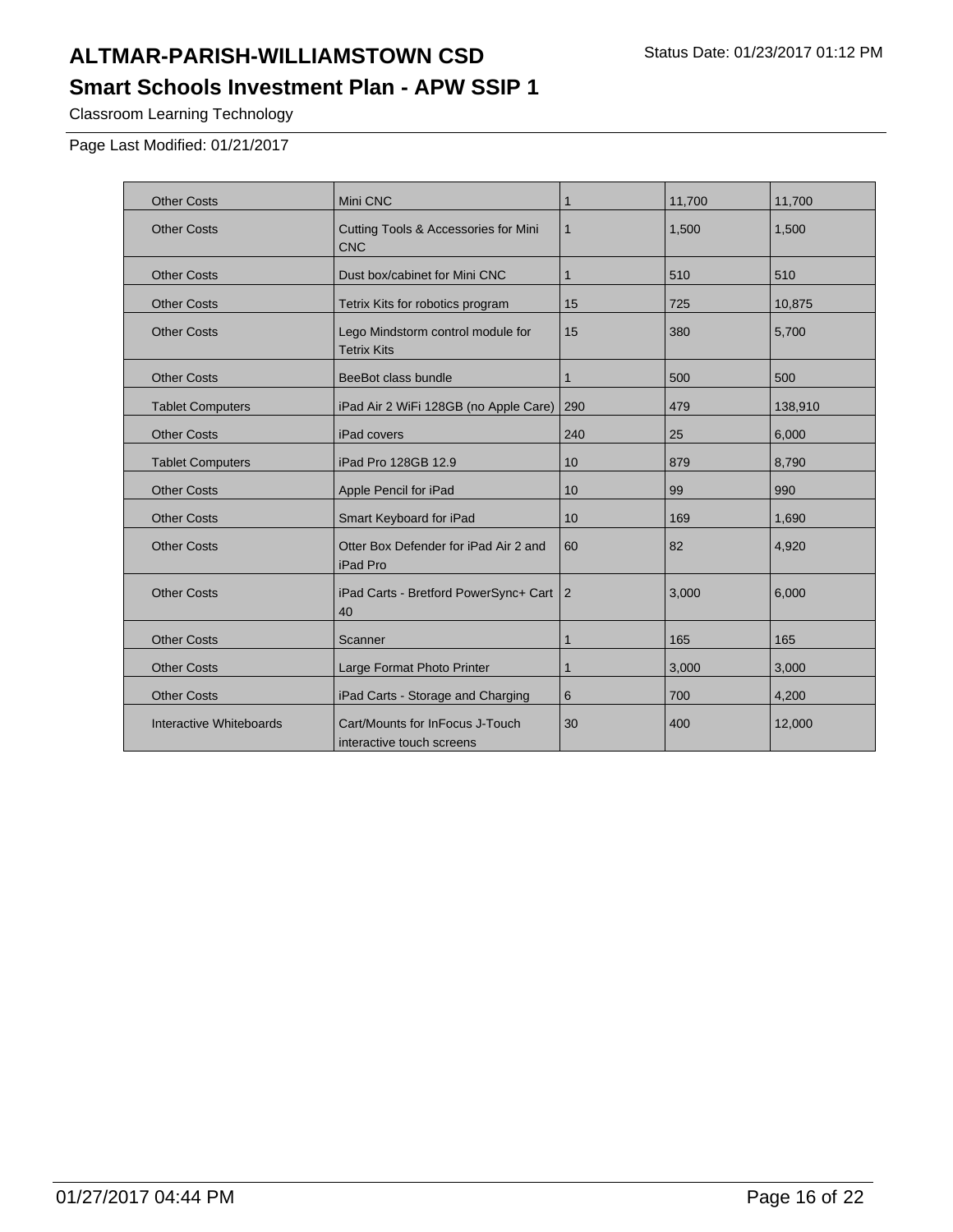Pre-Kindergarten Classrooms

Page Last Modified: 01/21/2017

**1. Provide information regarding how and where the district is currently serving pre-kindergarten students and justify the need for additional space with enrollment projections over 3 years.**

NA

- **2. Describe the district's plan to construct, enhance or modernize education facilities to accommodate prekindergarten programs. Such plans must include:**
	- **Specific descriptions of what the district intends to do to each space;**
	- **An affirmation that pre-kindergarten classrooms will contain a minimum of 900 square feet per classroom;**
	- **The number of classrooms involved;**
	- **The approximate construction costs per classroom; and**
	- **Confirmation that the space is district-owned or has a long-term lease that exceeds the probable useful life of the improvements.**

(No Response)

**3. Smart Schools Bond Act funds may only be used for capital construction costs. Describe the type and amount of additional funds that will be required to support ineligible ongoing costs (e.g. instruction, supplies) associated with any additional pre-kindergarten classrooms that the district plans to add.**

(No Response)

**4. All plans and specifications for the erection, repair, enlargement or remodeling of school buildings in any public school district in the State must be reviewed and approved by the Commissioner. Districts that plan capital projects using their Smart Schools Bond Act funds will undergo a Preliminary Review Process by the Office of Facilities Planning.**

**Please indicate on a separate row each project number given to you by the Office of Facilities Planning.**

| Project Number |  |  |
|----------------|--|--|
| (No Response)  |  |  |

**5. If you have made an allocation for Pre-Kindergarten Classrooms, complete this table.**

**Note that the calculated Total at the bottom of the table must equal the Total allocation for this category that you entered in the SSIP Overview overall budget.**

|                                          | Sub-Allocation |
|------------------------------------------|----------------|
| Construct Pre-K Classrooms               | (No Response)  |
| Enhance/Modernize Educational Facilities | (No Response)  |
| Other Costs                              | (No Response)  |
| Totals:                                  |                |

**6. Please detail the type, quantity, per unit cost and total cost of the eligible items under each sub-category. This is especially important for any expenditures listed under the "Other" category. All expenditures must be capital-bond eligible to be reimbursed through the SSBA. If you have any questions, please contact us directly through smartschools@nysed.gov.**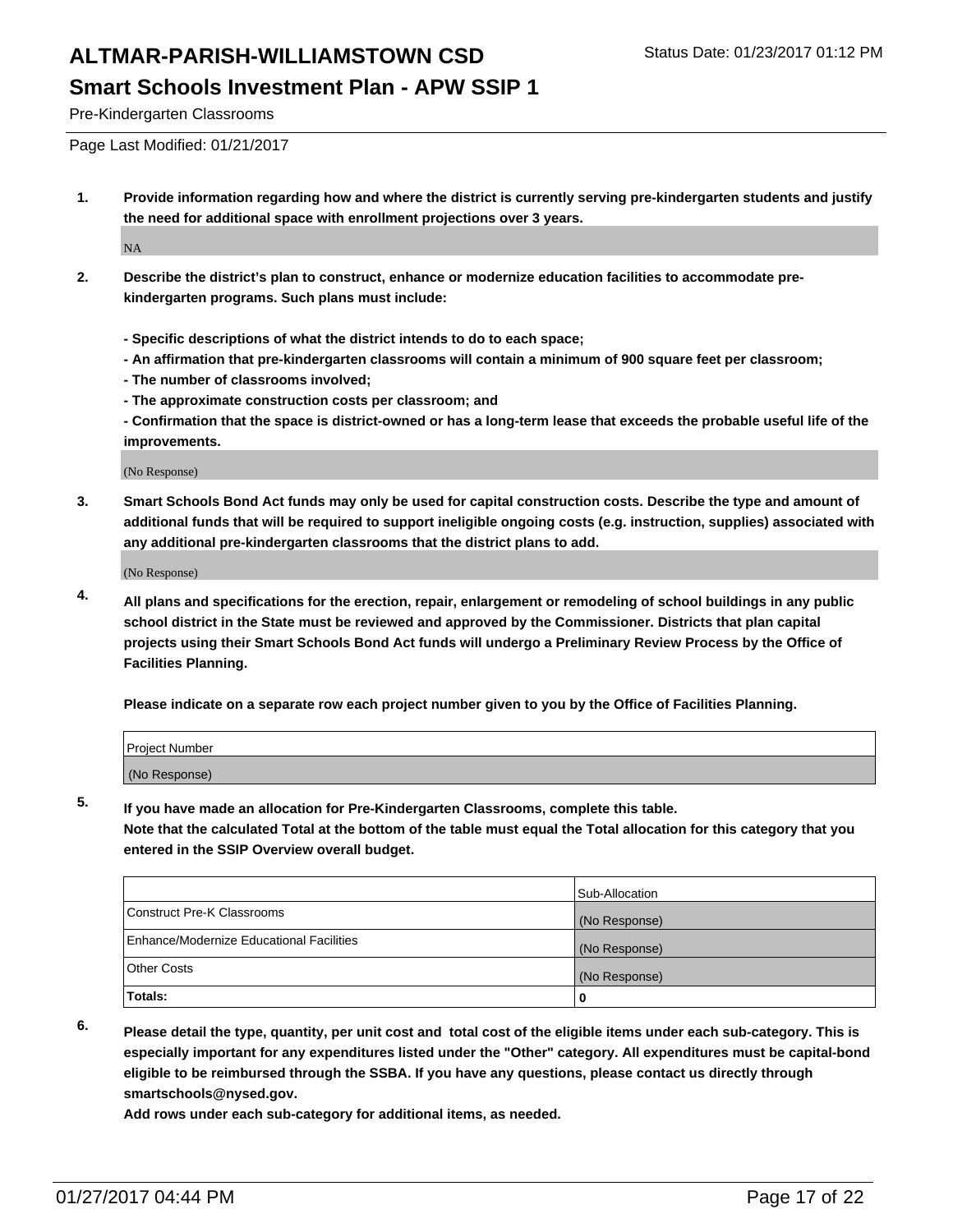Pre-Kindergarten Classrooms

Page Last Modified: 01/21/2017

| Select the allowable expenditure | litem to be purchased | Quantity      | Cost per Item | <b>Total Cost</b> |
|----------------------------------|-----------------------|---------------|---------------|-------------------|
| type.                            |                       |               |               |                   |
| Repeat to add another item under |                       |               |               |                   |
| each type.                       |                       |               |               |                   |
| (No Response)                    | (No Response)         | (No Response) | (No Response) | (No Response)     |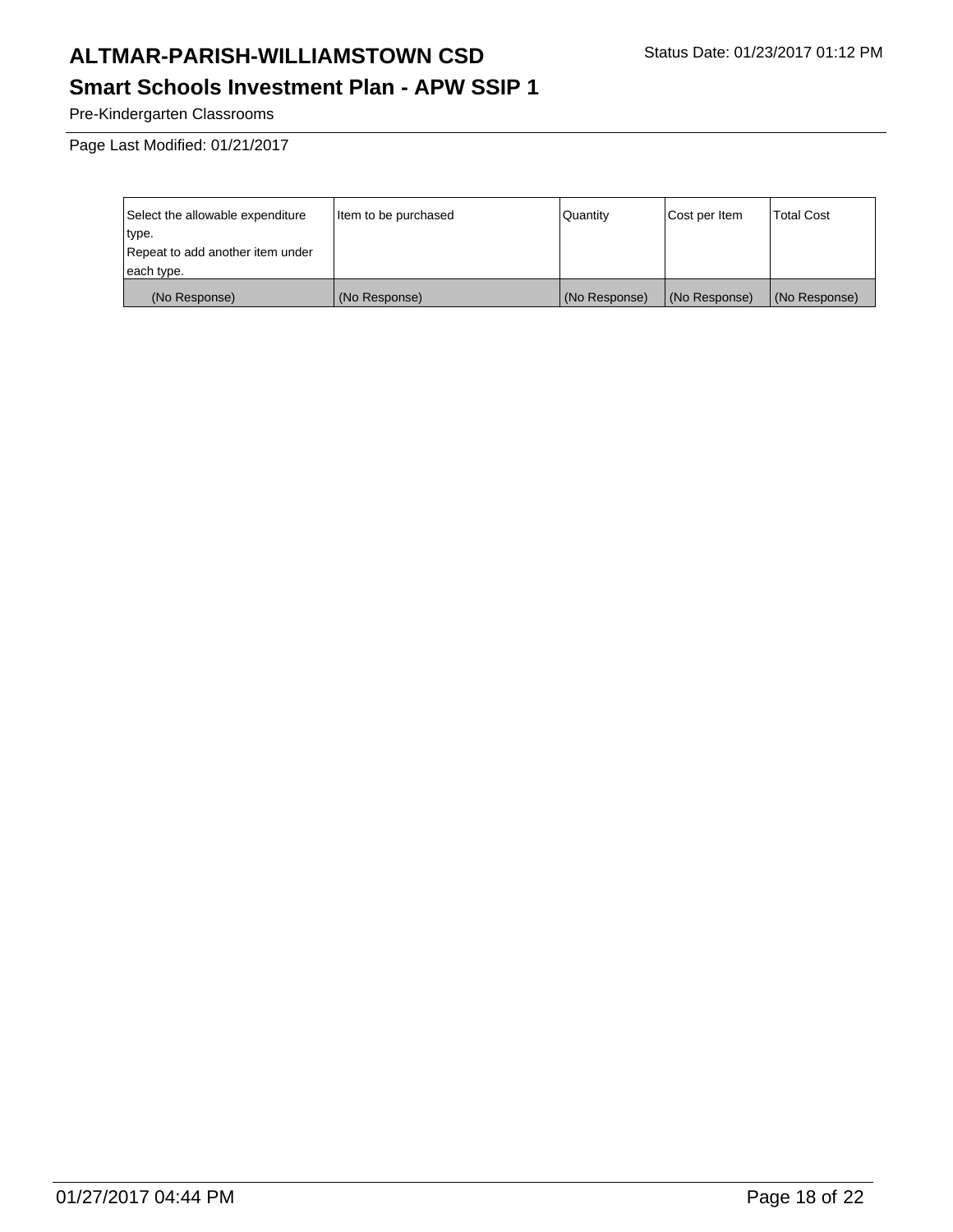Replace Transportable Classrooms

Page Last Modified: 01/20/2017

**1. Describe the district's plan to construct, enhance or modernize education facilities to provide high-quality instructional space by replacing transportable classrooms.**

NA

**2. All plans and specifications for the erection, repair, enlargement or remodeling of school buildings in any public school district in the State must be reviewed and approved by the Commissioner. Districts that plan capital projects using their Smart Schools Bond Act funds will undergo a Preliminary Review Process by the Office of Facilities Planning.**

**Please indicate on a separate row each project number given to you by the Office of Facilities Planning.**

| <b>Project Number</b> |  |
|-----------------------|--|
| (No Response)         |  |

**3. For large projects that seek to blend Smart Schools Bond Act dollars with other funds, please note that Smart Schools Bond Act funds can be allocated on a pro rata basis depending on the number of new classrooms built that directly replace transportable classroom units.**

**If a district seeks to blend Smart Schools Bond Act dollars with other funds describe below what other funds are being used and what portion of the money will be Smart Schools Bond Act funds.**

(No Response)

**4. If you have made an allocation for Replace Transportable Classrooms, complete this table. Note that the calculated Total at the bottom of the table must equal the Total allocation for this category that you entered in the SSIP Overview overall budget.**

|                                                | Sub-Allocation |
|------------------------------------------------|----------------|
| Construct New Instructional Space              | (No Response)  |
| Enhance/Modernize Existing Instructional Space | (No Response)  |
| <b>Other Costs</b>                             | (No Response)  |
| Totals:                                        |                |

**5. Please detail the type, quantity, per unit cost and total cost of the eligible items under each sub-category. This is especially important for any expenditures listed under the "Other" category. All expenditures must be capital-bond eligible to be reimbursed through the SSBA. If you have any questions, please contact us directly through smartschools@nysed.gov.**

| Select the allowable expenditure | litem to be purchased | Quantity      | Cost per Item | <b>Total Cost</b> |
|----------------------------------|-----------------------|---------------|---------------|-------------------|
| type.                            |                       |               |               |                   |
| Repeat to add another item under |                       |               |               |                   |
| each type.                       |                       |               |               |                   |
| (No Response)                    | (No Response)         | (No Response) | (No Response) | (No Response)     |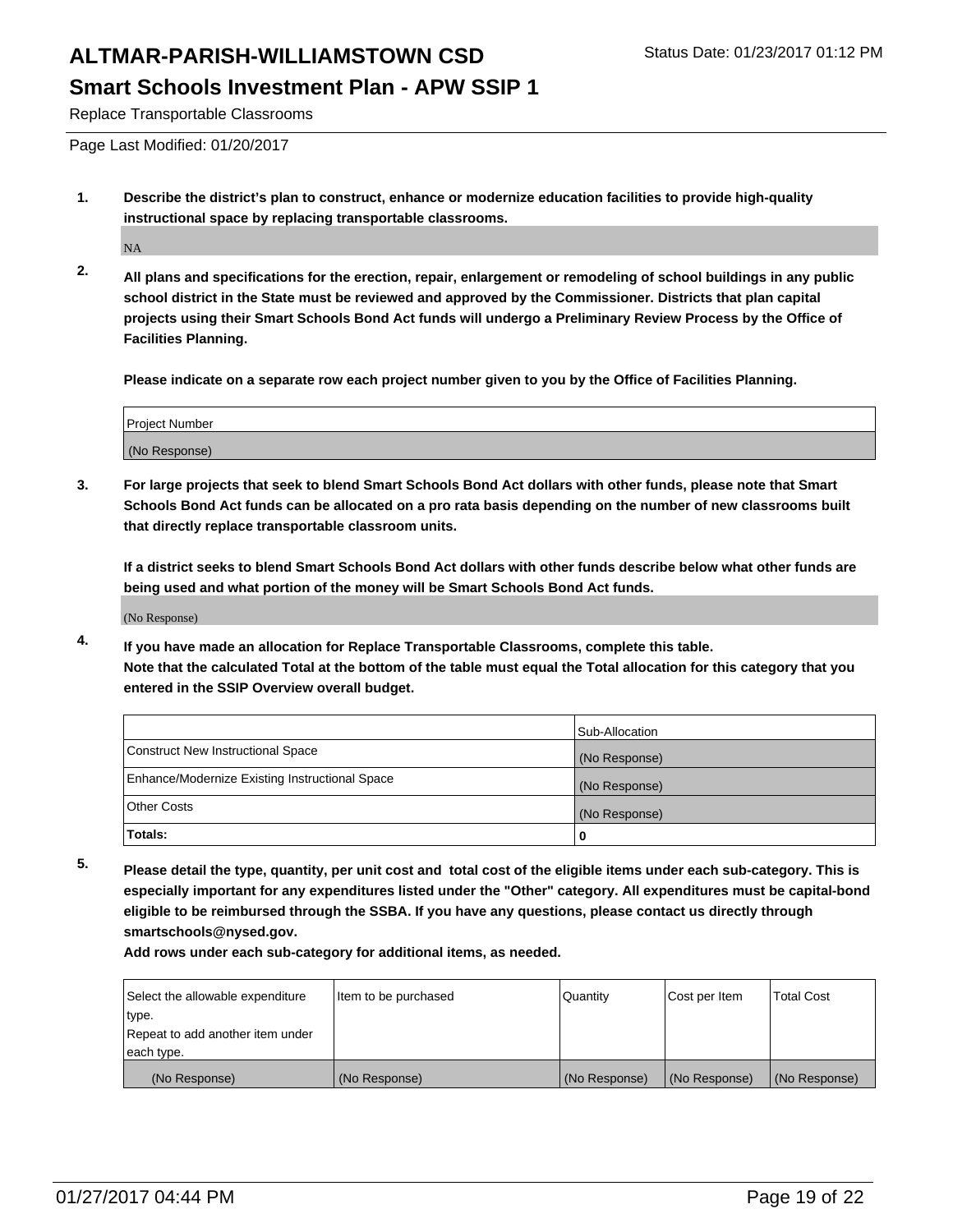### **Smart Schools Investment Plan - APW SSIP 1**

High-Tech Security Features

Page Last Modified: 01/20/2017

**1. Describe how you intend to use Smart Schools Bond Act funds to install high-tech security features in school buildings and on school campuses.**

NA

**2. All plans and specifications for the erection, repair, enlargement or remodeling of school buildings in any public school district in the State must be reviewed and approved by the Commissioner. Districts that plan capital projects using their Smart Schools Bond Act funds will undergo a Preliminary Review Process by the Office of Facilities Planning.** 

**Please indicate on a separate row each project number given to you by the Office of Facilities Planning.**

| <b>Project Number</b> |  |
|-----------------------|--|
| (No Response)         |  |

- **3. Was your project deemed eligible for streamlined Review?**
	- □ Yes
	- $\square$  No
- **4. Include the name and license number of the architect or engineer of record.**

| Name          | License Number |
|---------------|----------------|
| (No Response) | (No Response)  |

**5. If you have made an allocation for High-Tech Security Features, complete this table. Note that the calculated Total at the bottom of the table must equal the Total allocation for this category that you entered in the SSIP Overview overall budget.**

|                                                      | Sub-Allocation |
|------------------------------------------------------|----------------|
| Capital-Intensive Security Project (Standard Review) | (No Response)  |
| <b>Electronic Security System</b>                    | (No Response)  |
| <b>Entry Control System</b>                          | (No Response)  |
| Approved Door Hardening Project                      | (No Response)  |
| <b>Other Costs</b>                                   | (No Response)  |
| Totals:                                              | 0              |

**6. Please detail the type, quantity, per unit cost and total cost of the eligible items under each sub-category. This is especially important for any expenditures listed under the "Other" category. All expenditures must be capital-bond eligible to be reimbursed through the SSBA. If you have any questions, please contact us directly through smartschools@nysed.gov.**

| Select the allowable expenditure | Item to be purchased | <b>Quantity</b> | Cost per Item | <b>Total Cost</b> |
|----------------------------------|----------------------|-----------------|---------------|-------------------|
| type.                            |                      |                 |               |                   |
| Repeat to add another item under |                      |                 |               |                   |
| each type.                       |                      |                 |               |                   |
| (No Response)                    | (No Response)        | (No Response)   | (No Response) | (No Response)     |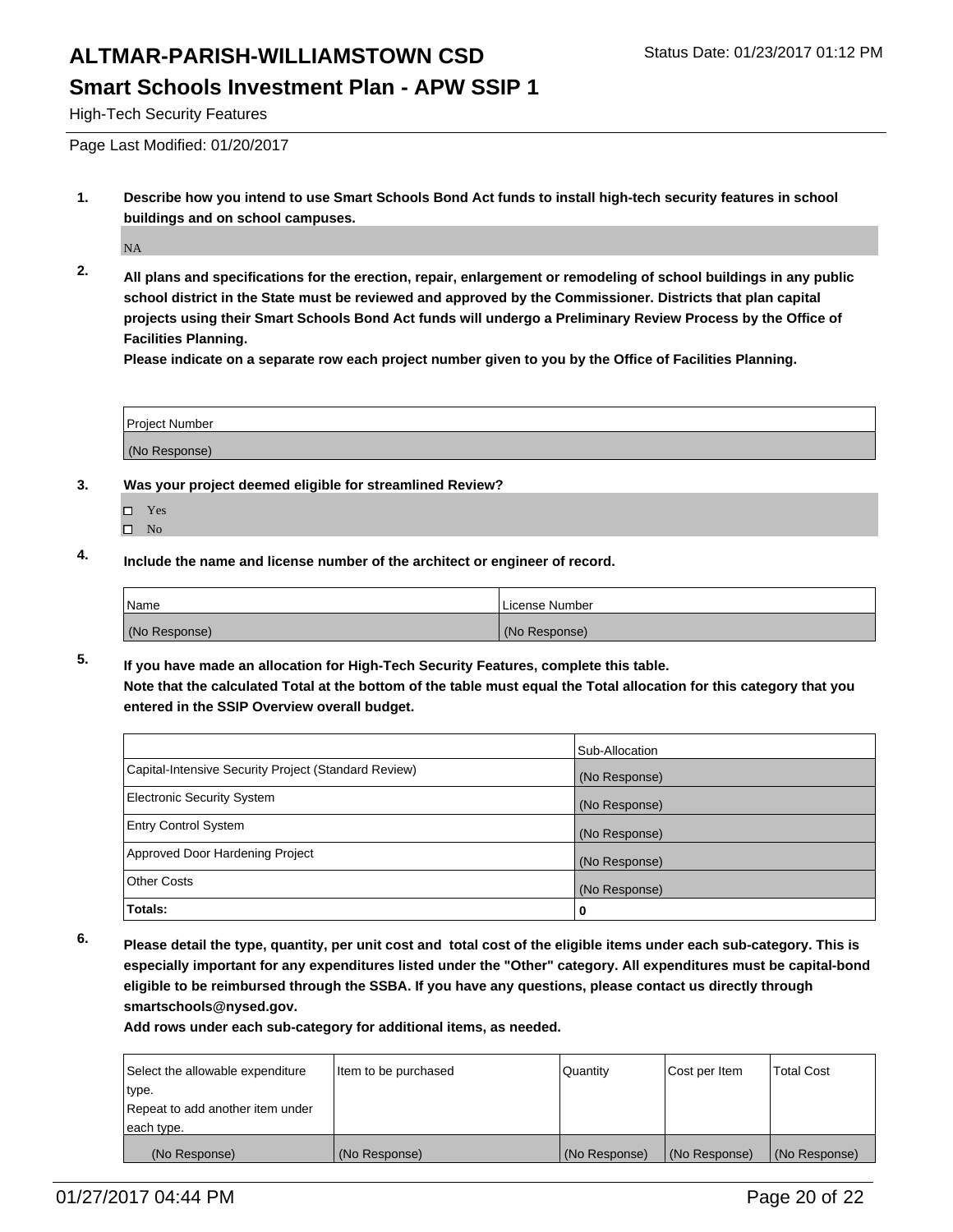Report

Page Last Modified: 01/20/2017